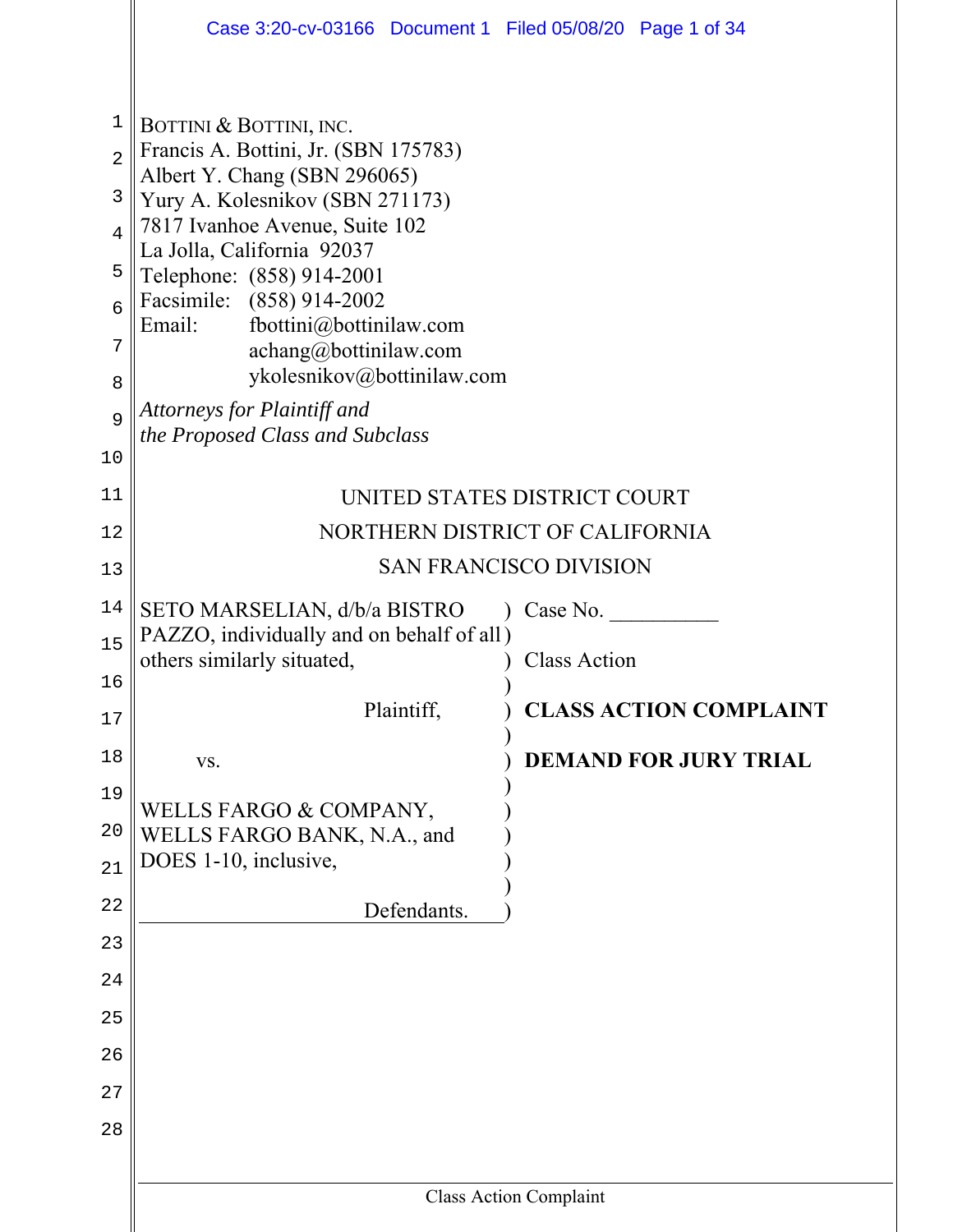1 2 3 4 5 6 7 8 9 10 11 12 13 Plaintiff Seto Marselian, d/b/a BISTRO PAZZO, on behalf of himself and all others similarly situated, alleges the following facts and claims against Defendants WELLS FARGO & COMPANY, WELLS FARGO BANK, N.A., and DOES 1–10, inclusive (collectively, "Wells Fargo," the "Company" or "Defendants"), based upon personal knowledge as to those allegations concerning Plaintiff, and upon information and belief, as to all other matters, based on the investigation conducted by counsel, which included, among other things, a review and analysis of regulatory filings, press releases and other public statements, securities analyst and media reports, and other publicly-available information. Plaintiff's investigation into the matters alleged herein is continuing and many relevant facts are known only to, or are exclusively within the custody and control of, the Defendants. Plaintiff believes that substantial additional evidentiary support will exist for the allegations set forth herein after reasonable discovery.

14

# **INTRODUCTION**

15 16 17 18 19 20 21 1. Wells Fargo, fresh on the heels of being forced to pay \$3 billion to resolve an egregious "fake account" scandal designed by the senior executives of the Company to maximize profits at the expense of innocent consumers, has engaged in yet another scam motivated by the Company's endless greed. This time the wrongful conduct is equally despicable and unlawful — manipulating the taxpayer-funded Paycheck Protection Program ("PPP") designed to help small and minority-owned businesses whose very survival is threatened by the coronavirus pandemic.

22 23 24 25 26 27 28 2. Before the "fake account" scandal, Wells Fargo also engaged in fraudulent conduct with respect to its manipulation of debit charges in order to increase its overdraft fees. In a case litigated in this Court, the Honorable William H. Alsup ordered Wells Fargo to pay \$203 million to California consumers and small business owners because Wells Fargo manipulated its processing of customer debit card purchases to maximize overdraft fees in violation of California state law. Instead of posting transactions chronologically, Wells Fargo deducted the largest charges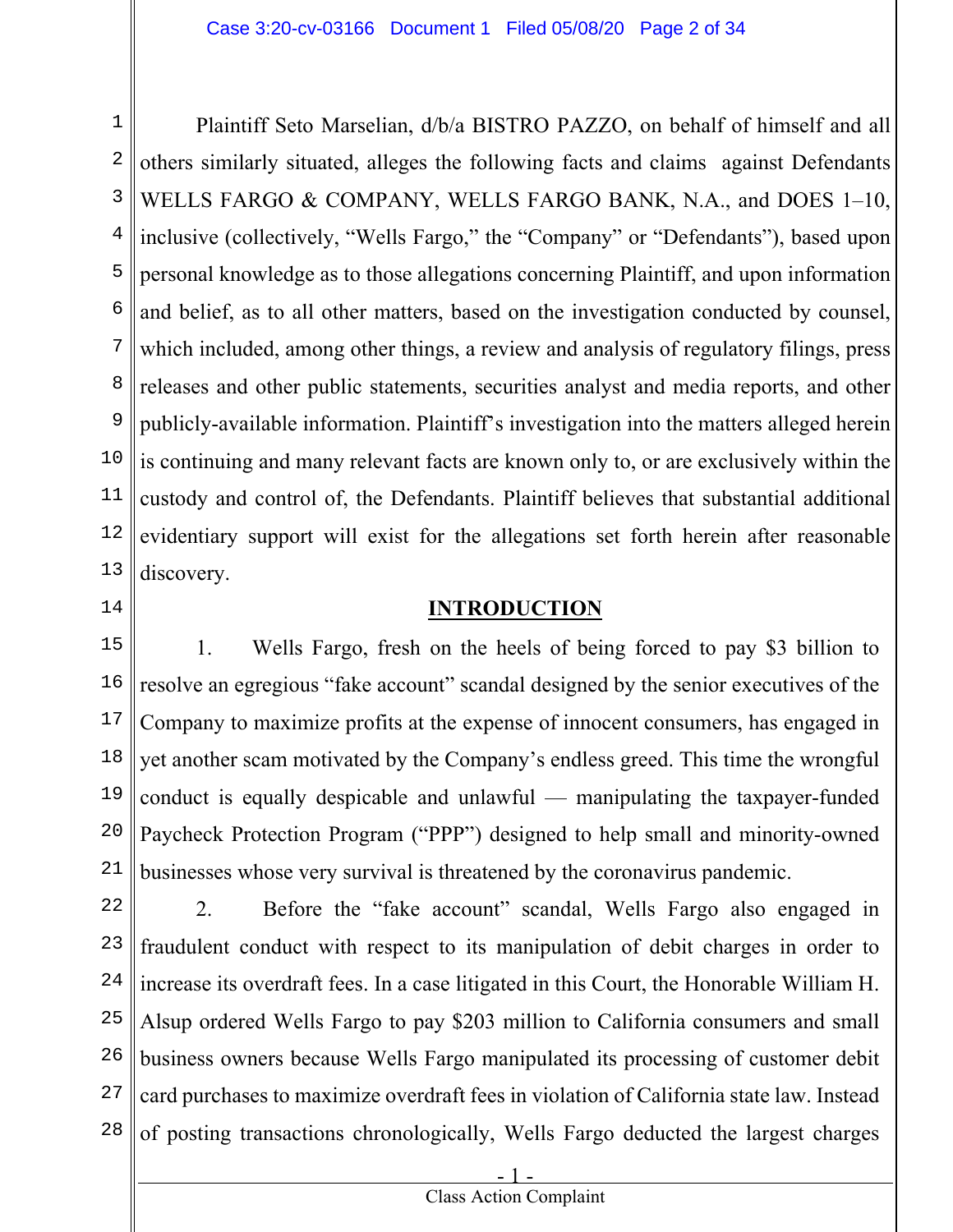1 2 3 4 first, drawing down available balances more rapidly and triggering a higher volume of overdraft fees. In August 2010, Judge Alsup issued a 90-page opinion ordering that Wells Fargo return to its customers approximately \$203 million in restitution and enjoined the abusive accounting practices.

5 6 7 8 9 10 11 12 3. Wells Fargo never admitted its unlawful conduct and instead filed meritless appeals. In September 2010, Wells Fargo filed an appeal with the Ninth Circuit Court of Appeals. In December 2012, the 9th Circuit Court of Appeals issued an opinion upholding and reversing portions of Judge Alsup's order, and remanded the case to the district court for further proceedings. On May 14, 2013, Judge Alsup reinstated the \$203 million judgment against Wells Fargo. Wells Fargo again appealed. On October 29, 2014, the 9th Circuit affirmed Judge Alsup's \$203 million judgment.

13 14 15 16 17 18 19 4. At the very time it was manipulating the posting of debit card charges to increase revenue from overdraft fees, Wells Fargo was also opening fake accounts for customers who never requested them in order to increase its profits. That conduct remained concealed until approximately 2015. A few employees had tried to report the unlawful conduct to their superiors, but they were quickly fired. Reports of the misconduct were also provided to the Wells Fargo Board of Directors and the CEO at the time (John G. Stumpf), but the Board failed to stop the misconduct.

20 21 22 23 24 5. On September 8, 2016, the Consumer Financial Protection Bureau fined Wells Fargo \$100 million for the "widespread illegal practice of secretly opening unauthorized accounts." The order also required Wells Fargo to pay an estimated \$2.5 million in refunds to customers and hire an independent consultant to review its procedures.

25 26 27 28 6. As it had in the past, Wells Fargo denied everything and tried to blame the intentional wrongdoing on low-level employees who were just doing what they were told to do by their managers. But the truth eventually came out, and the truth was ugly. The evidence amply demonstrated that the fraud was perpetrated by those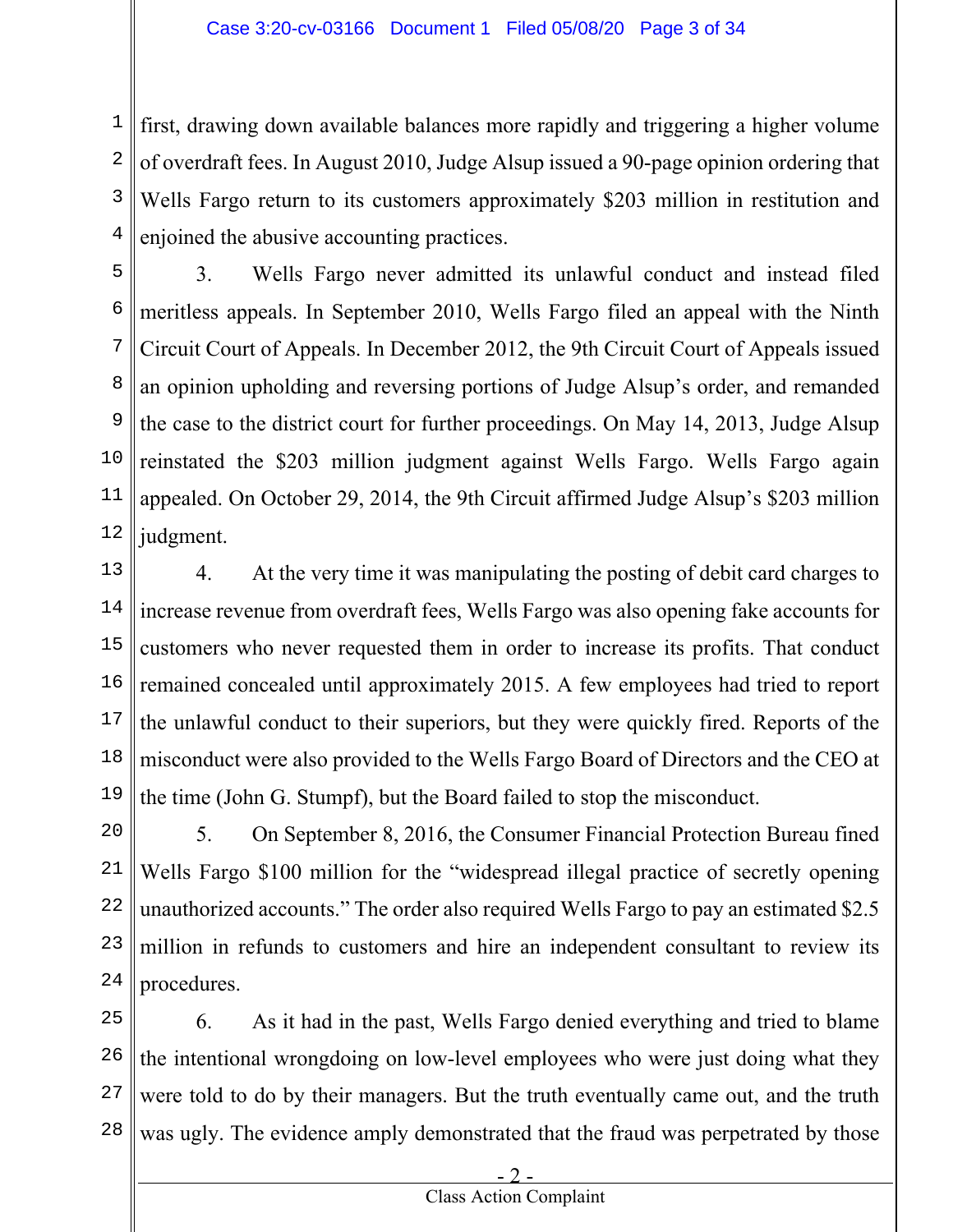1 2 at the very top at Wells Fargo — greedy corporate executives who put profits over the well-being of their own customers.

3

4 5 6 7 8 9 10 11 12 13 14 7. Wells Fargo's present misconduct is eerily similar to its debit card overdraft misconduct – both involve manipulating the sequence of transactions or applications in order to maximize Wells Fargo's profits at its customers' expense. In the debit card overdraft fraud, Wells Fargo did not post its customers' transactions in the chronological order in which the purchases were made, and instead posted larger transactions first (before smaller transactions which had been made earlier in time) in order to trigger an overdraft earlier and thus result in many more overdraft charges to the customer than if the purchases had been posted in the order in which they were actually made by the customer. In the present PPP loan program context, Wells Fargo failed to process loan applications in the order in which they were submitted, and instead prioritized larger loan applications so as to maximize Wells Fargo's commissions under the PPP.

15 16 17 18 19 20 21 8. Wells Fargo's fraudulent conduct of opening fake accounts was so severe — forging customers' signatures and entering fake phone numbers and emails for customers on the applications so that the customers would not be able to detect the fake accounts as quickly — that the federal government imposed restrictions on Wells Fargo's ability to engage in additional lending. Thus, when the PPP was launched, these restrictions prevented Wells Fargo from participating in the program other than on a very limited basis.

22 23 24 25 9. However, due to overwhelming demand from small businesses for the PPP loans, the federal government agreed to lift the restrictions on Wells Fargo's ability to lend in April 2020 so that Wells Fargo could process and disburse more loans under the PPP to small businesses:

- 26
- 27

The Federal Reserve is temporarily lifting restrictions on Wells Fargo's ability to make certain commercial loans to help alleviate a crushing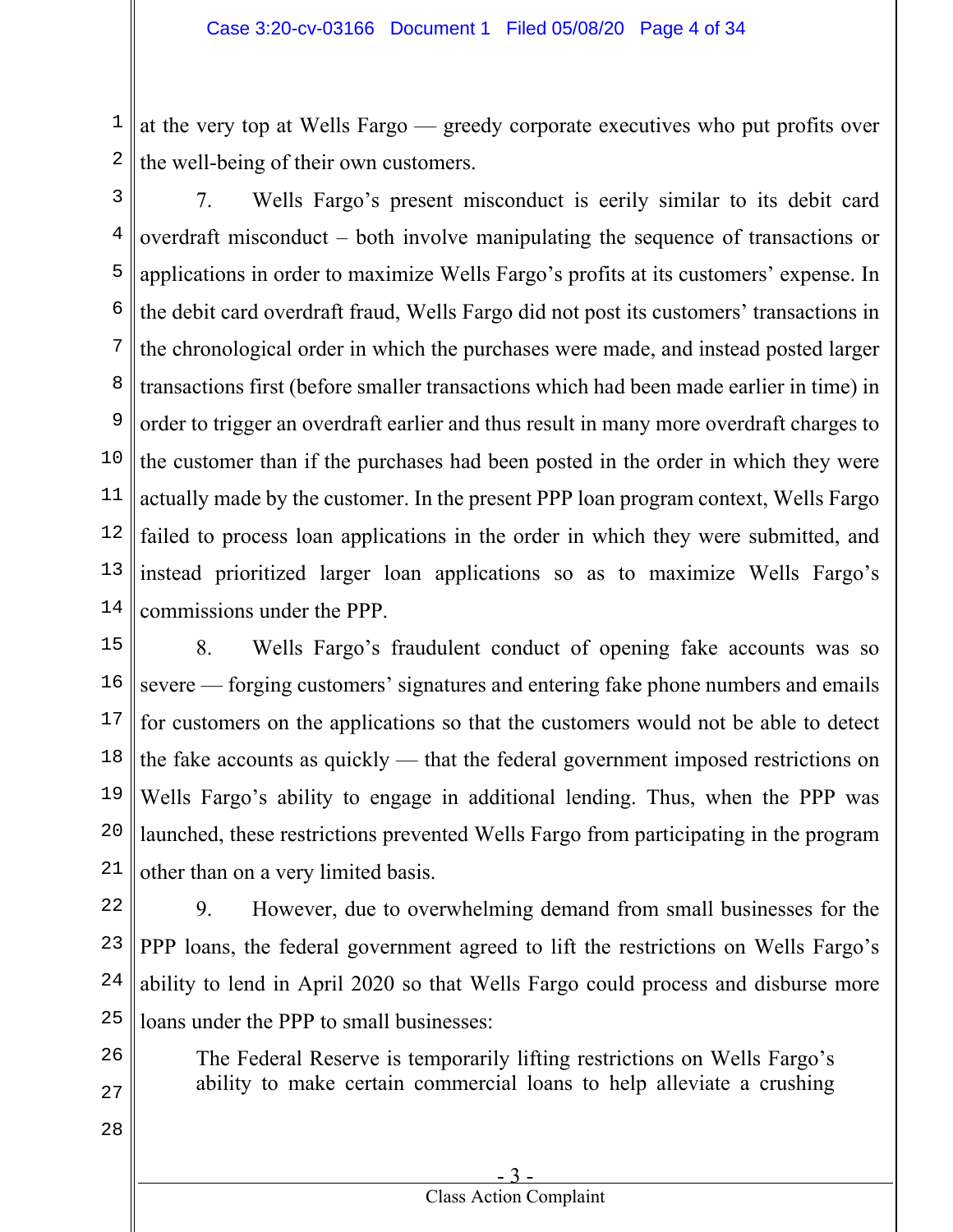backlog of requests for federally backed loans to small businesses decimated by the worsening coronavirus crisis.<sup>1</sup>

3 4 5 10. The Federal Reserve only lifted the restrictions on Wells Fargo on a "narrow and temporary" basis so that Wells Fargo could issue PPP loans to businesses with fewer than 50 employees.

6 7 8 9 10 11 11. The United States is currently in the grip of the COVID-19 pandemic, which has resulted in a massive economic recession that is threatening the very survival of America's small businesses. The outbreak in the United States is one of the worst of any country. As of April 29, 2020, the Center for Disease Control reported that there were 1,005,147 confirmed cases in the U.S. and 57,505 deaths in the United States. Those numbers continue to grow.

12 13 14 15 16 17 18 12. Due to the highly contagious nature of the COVID-19 virus, and in an attempt to slow the spread of the virus, the federal and state governments began ordering non-essential businesses to close their doors in March 2020. The resulting economic hardship on U.S. businesses – most of whom are small businesses such as Plaintiff – has been devastating. The stock market immediately anticipated the substantial expected economic harm, resulting in a massive stock market sell-off in March 2020.

19 20 21 22 13. In an attempt to provide some interim relief to small businesses, Congress passed the CARES Act on March 27, 2020. Included in the CARES Act was the PPP loan/grant program which was meant to provide immediate and urgentlyneeded financial help to small businesses.

23 24 25 14. The stated intent of the CARES Act was prioritizing "small business concerns and entities in underserved and rural markets, including veterans and

26

1

<sup>27</sup> 28 <sup>1</sup> See Ledyard King, "Fed allows Wells Fargo to expand role in overwhelmed small-business loan program," USA TODAY, April 8, 2020.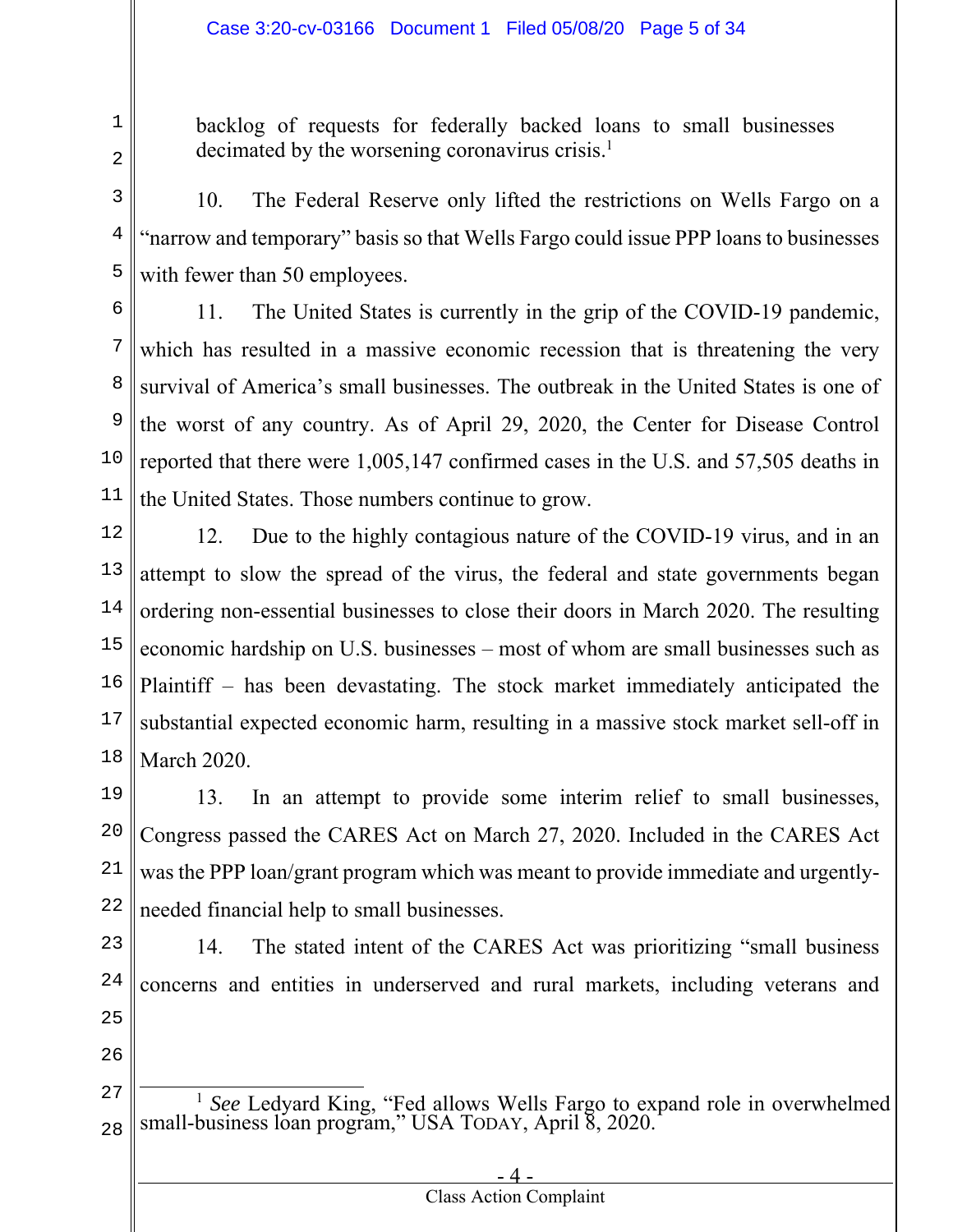1 2 members of the military community, small business concerns owned and controlled by socially and economically disadvantaged individuals."

3 4 5 15. Banks that elected to participate in the PPP were supposed to process applications from all businesses and also on a first-come, first-served basis, as required by the rules governing that program.

6 7 16. Due to its past unlawful conduct in the "fake account" scandal, Wells Fargo was initially precluded from participating in the PPP program.

8 9 10 11 12 13 17. Wells Fargo desired to participate in the PPP program because the program offered it large commissions of between 1–5% of the loan amount. This represented a very attractive opportunity for Wells Fargo because the loans were riskfree since they are guaranteed by the Small Business Administration ("SBA") and the federal government. The United States Treasury stated the following when rolling out the PPP:

14

15

- 16
- 17

18

19

18. To gain access to this honey pot, Wells Fargo represented that it would abide by the terms of the PPP and assist small businesses with fewer than 50 employees if it were allowed to participate in the program.

and credit of the United States.<sup>2</sup>

Are these loans guaranteed by the SBA? Yes, the SBA guarantees 100% of the outstanding balance, and that guarantee is backed by the full faith

20 21 22 23 24 25 19. However, after the Federal Reserve temporarily lifted the restrictions on Wells Fargo's asset cap in response to the Company's promises, thus allowing Wells Fargo to participate in the PPP program, Wells Fargo engaged in wrongful conduct designed to maximize its fees at the expense of the very small businesses who the CARES Act was designed to help. Among other things, Wells Fargo: (1) at least initially limited applications to those businesses who had a pre-existing lending

26

27 28 <sup>2</sup> See United States Treasury, "PAYCHECK PROTECTION PROGRAM (PPP)<br>INFORMATION SHEET for LENDERS," available at https://home.treasury.gov/<br>system/files/136/PPP%20Lender%20Information%20Fact%20Sheet.pdf, (last visited<br>May 1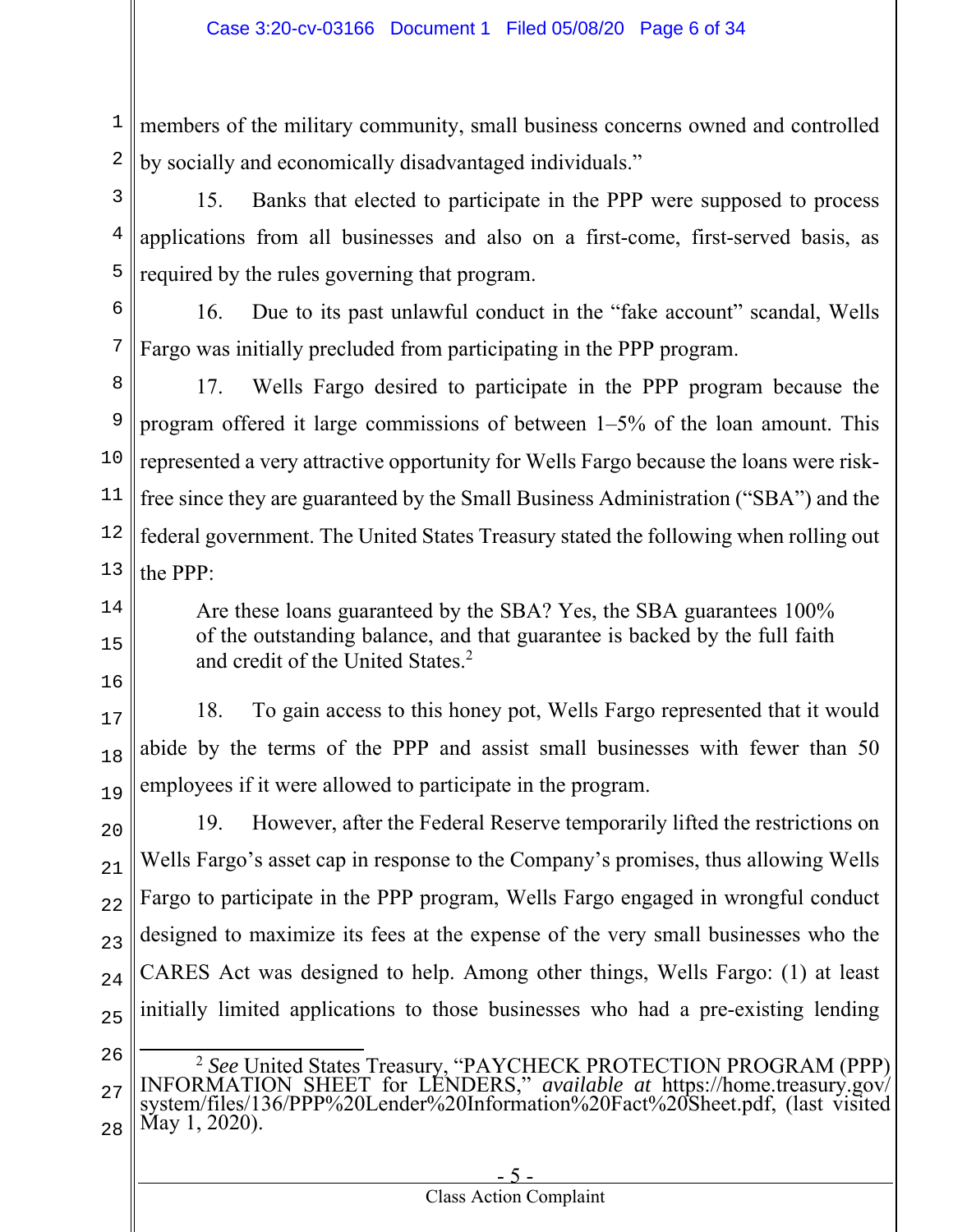1 2 3 relationship with the Company; and/or (2) prioritized loan applications from larger companies seeking higher loan amounts because processing those applications first generated larger loan origination fees for the banks.

4

5 6 7 20. *The result of Wells Fargo's conduct was that small and minorityowned businesses — those who were supposed to be helped by the PPP program were shut out of the PPP loan program*. Instead, big businesses which in many cases did not even need the money to survive were favored:

> *Firms owned by African-Americans were 20% less likely to obtain financing at large banks than white-owned businesses with similar profitability, credit risk and other factors*, according to researchers at the

8 9

 $1<sub>0</sub>$ 

11

12

14

15

16

21. Lenders other than Wells Fargo concurred that Wells Fargo's approach

13 to the PPP loan program was likely to thwart the very purpose of the program:

Federal Reserve Banks of Atlanta and Cleveland.<sup>3</sup>

"If banks only serve their customers, then the very businesses that may need access to the PPP program most will be left out in the cold, no question," said Michael Korengold, chief executive of Enhanced Capital Group LLC.4

17 18 19  $20$ 22. Wells Fargo failed to disclose that it was only favoring its existing big customers with pre-existing lending relationships with the Company, and that it was processing the PPP applications it received in such a manner as to maximize its commissions with the least amount of work in order to make the bank the most money.

21 22 23 23. Had Wells Fargo complied with the law, small businesses could have (and would have) submitted their PPP applications to other financial institutions that were processing applications on a first-come, first-served basis.

- 24
- 25

28

<sup>4</sup> *Id.*

- 6 - Class Action Complaint

<sup>26</sup> 27 <sup>3</sup> *See* Ruth Simon, "Big Banks Favor Certain Customers in \$350 Billion Small-Business Loan Program," THE WALL STREET JOURNAL, April 6, 2020.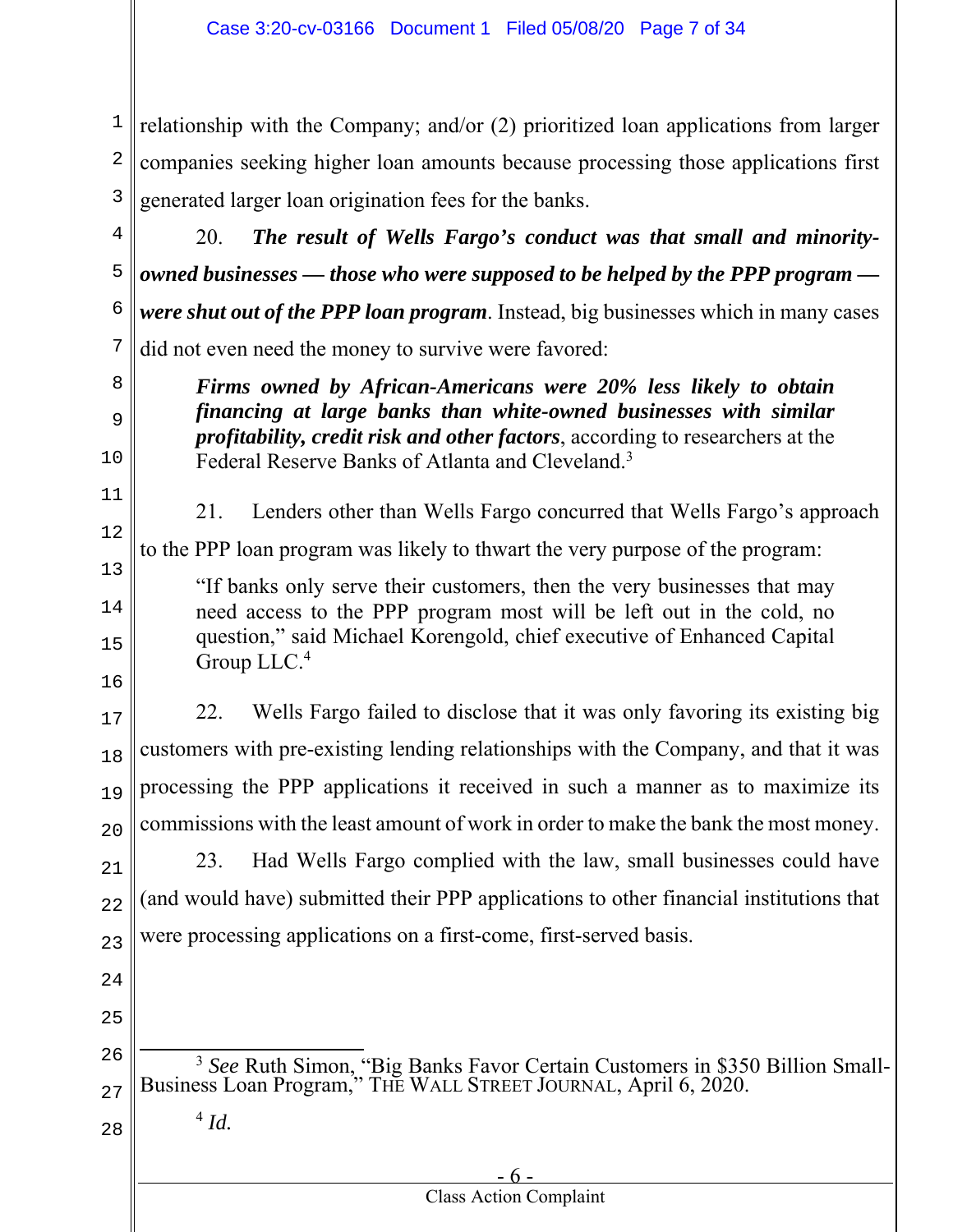1 2 3 24. As a result of Wells Fargo's unfair business practices, however, thousands of small businesses that were entitled to loans under the PPP did not receive the critical loan proceeds they needed while most at risk.

4

### **JURISDICTION AND VENUE**

5 6 7 8 9 25. This Court has original jurisdiction over this Action under the Class Action Fairness Act, 28 U.S.C. § 1332(d), because this is a class action in which: (1) at least some members of the proposed Class are citizens of different states than Defendants; (2) the proposed class consists of more than 100 persons or entities; and (3) the claims of the proposed Class Members exceed \$5,000,000 in the aggregate.

10 11 12 26. This Court has personal jurisdiction over Defendants because Defendants do business in this District and a substantial number of the events giving rise to the claims alleged herein took place in this District.

13 14 15 16 27. Venue is proper in this District pursuant to 28 U.S.C. § 1391(b)(2) because a substantial part of the events or omissions giving rise to the alleged claims occurred in this District. Defendants are headquartered in San Francisco and marketed, promoted, and took applications for the PPP loans in this District.

17

22

### **INTRADISTRICT ASSIGNMENT**

18 19 20 21 28. In compliance with Local Rule 3-2(d), Plaintiff requests that this action be assigned to the San Francisco Division of this District because a substantial part of the events or conduct giving rise to the claims in this action occurred in the County of San Francisco.

### **PARTIES**

23 24 25 29. Plaintiff Seto Marselian is an individual and small business owner residing in San Diego, California. Mr. Marselian operates a restaurant in La Jolla, California called BISTRO PAZZO.

26 27 28 30. Because Plaintiff satisfied the eligibility requirements for the PPP, Plaintiff submitted a PPP loan application to Wells Fargo. However, due to Wells Fargo's wrongful conduct, as alleged herein, Plaintiff's loan application was not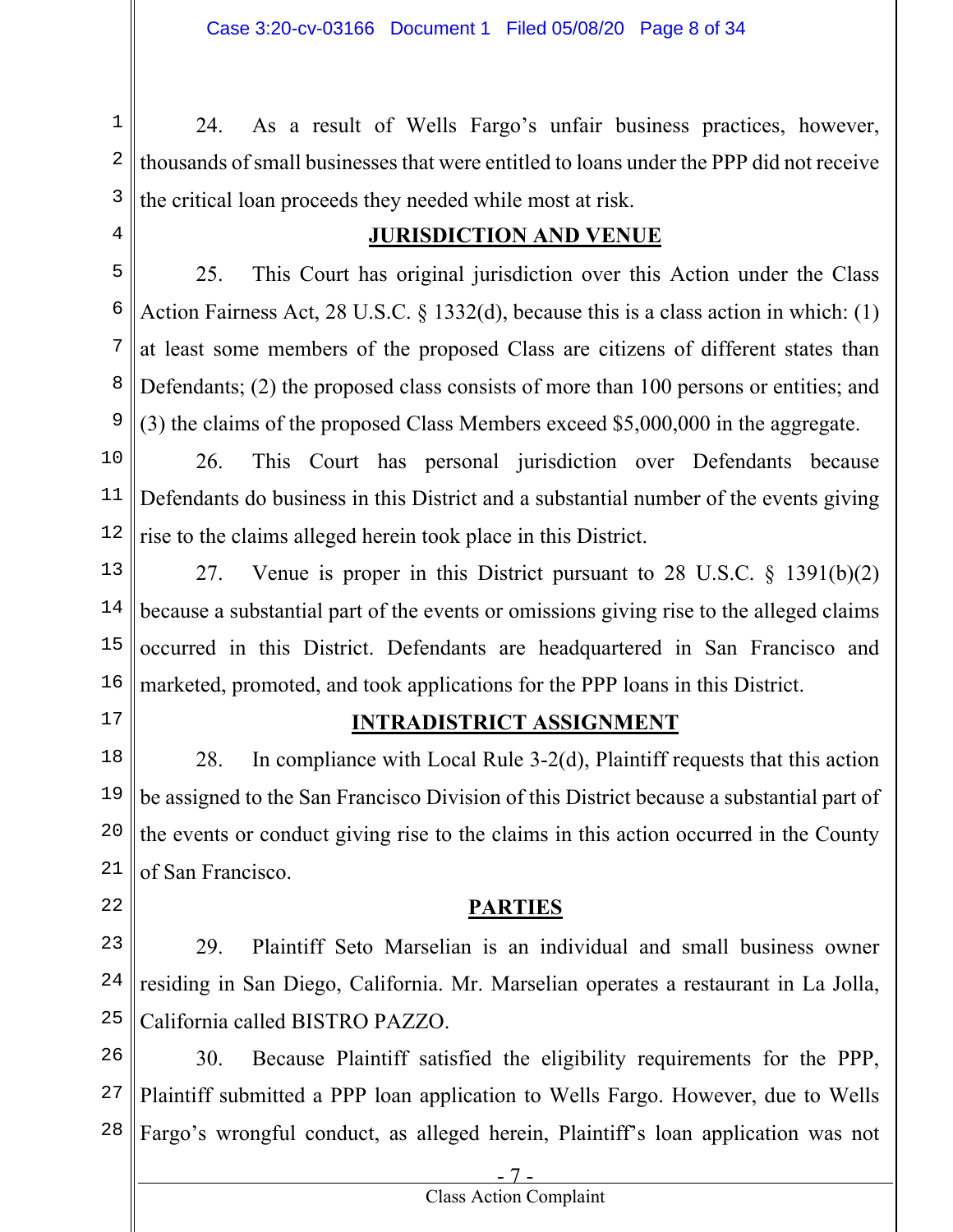1 2 3 timely or properly processed by the Company, and Plaintiff did not receive any PPP loan proceeds under the PPP through Wells Fargo, thus prejudicing and damaging Plaintiff.

4 5 6 7 8 31. Defendant WELLS FARGO & COMPANY is a holding company headquartered in San Francisco, California at 420 Montgomery Street. The company's subsidiaries provide various banking and financial services to businesses and consumers. WELLS FARGO & COMPANY conducts substantial business in this District.

9 10 11 12 32. Defendant WELLS FARGO BANK, N.A., is a bank and the main subsidiary of WELLS FARGO & COMPANY, and is headquartered in San Francisco at 420 Montgomery Street. Wells Fargo conducts substantial business in all Counties within the State of California.

13 14 15 16 17 18 33. Plaintiff is unaware of the names, identities, or capacities of the defendants sued as Does 1–10, but is informed and believes and therefore alleges that each such fictitiously-named defendant is responsible in some manner for the damages and wrongdoing in this Complaint. Plaintiff will amend his Complaint to state the true names, identities or capacities of such fictitiously named defendants when ascertained.

19

20

21

22

23

24

25

26

## **FACTUAL ALLEGATIONS**

**A. Wells Fargo's Participating in the PPP Was Initially Restricted Due to Its Past Fraudulent Conduct** 

34. Due to restrictions imposed by the Federal Reserve in February 2018 as part of a consent decree resulting from the Company's "fake account" scandal, Wells Fargo was burdened by an asset cap that precluded it from expanding beyond the limits of the asset cap. Those restrictions still existed in early 2020 when the PPP program was launched.

- 27
- 28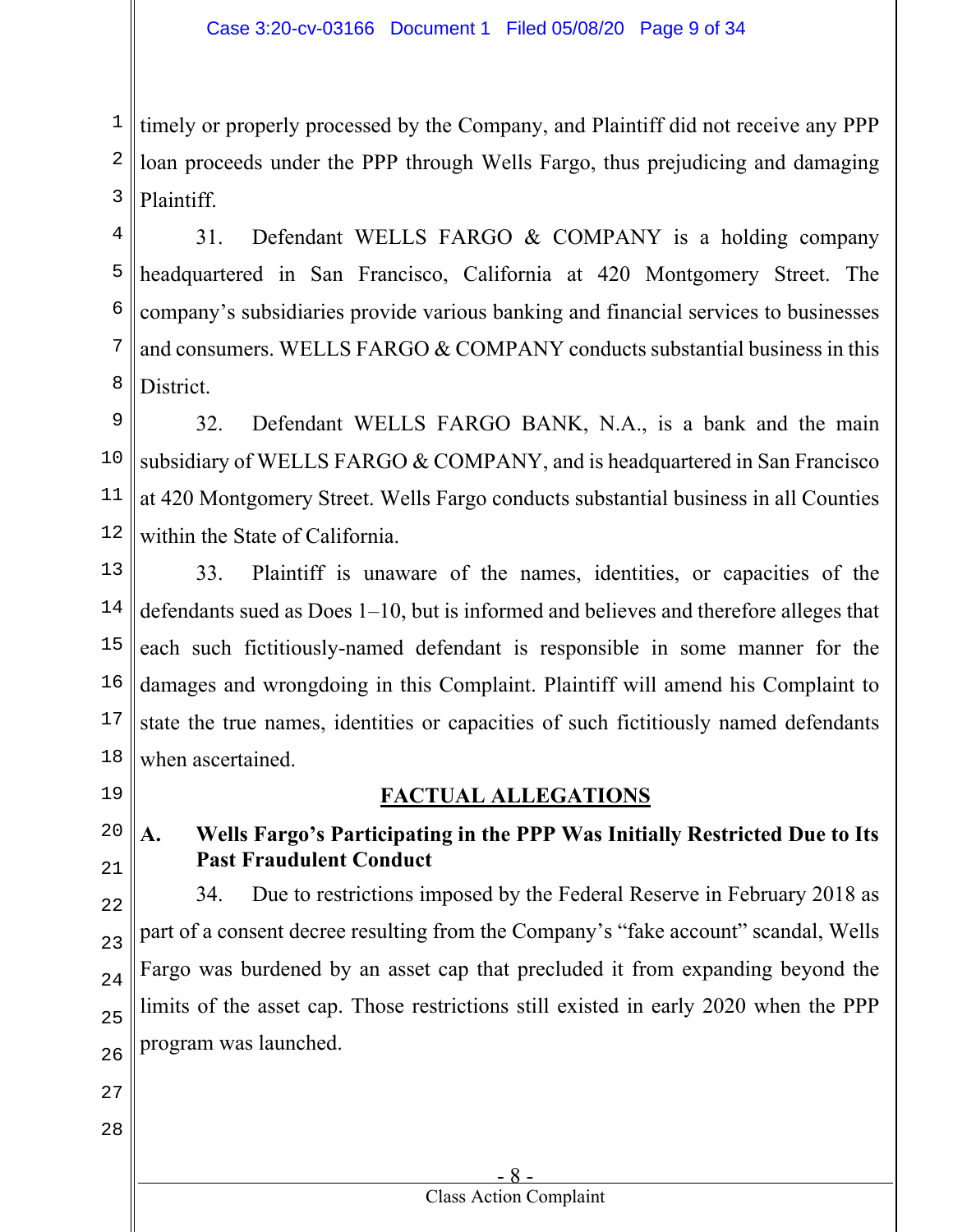1 2 3 35. Thus, as of the first day that the PPP was open (April 3, 2020), Wells Fargo could participate in the PPP but only to the extent of issuing up to \$10 billion in PPP loans.

4 5 6 7 36. When it announced its limited participation in the PPP program on April 6, 2020, Wells Fargo represented that it would focus its efforts on "nonprofits and businesses with fewer than 50 employees." In a press release issued on April 5, 2020, Wells Fargo stated:

SAN FRANCISCO--(BUSINESS WIRE)--Wells Fargo & Company (NYSE: WFC) announced today it is targeting to distribute a total of \$10 billion to small business customers under the requirements of the PPP and *will focus on serving two segments of its customer population: nonprofits and small businesses with fewer than 50 employees*. The company has received forms from customers expressing interest in the PPP that it expects will fill the company's capacity to lend under the program, as it continues to operate under existing asset cap limitations.

15 16 17 18 19 \* \* \* *We are committed to helping our customers during these unprecedented and challenging times*, but are restricted in our ability to serve as many customers as we would like under the PPP. *While all businesses have been impacted by this crisis, small businesses with fewer than 50 employees and nonprofits often have fewer resources. Therefore, we are focusing our efforts under the Paycheck Protection Program on these groups," said Wells Fargo CEO Charlie Scharf.* 5

20 21 22 23 **B. Due to Overwhelming Demand by Desperate Small Businesses for PPP loans, the Federal Reserve Granted Wells Fargo a "Narrow and Temporary" Lifting of the Restrictions Previously Imposed So That Wells Fargo Could Expand Its Participation in the PPP and Help Issue PPP Loans to Small Businesses** 

24

8

9

 $1<sub>0</sub>$ 

11

12

13

14

37. Wells Fargo initially approached the Federal Reserve before the PPP was

25 rolled out and asked for permission to underwrite more loans under the PPP, but the

<sup>27</sup> 28 <sup>5</sup> *Available at* https://newsroom.wf.com/press-release/community-banking-and-<br>small-business/wells-fargo-receives-strong-interest-paycheck, (last visited May 1, 2020).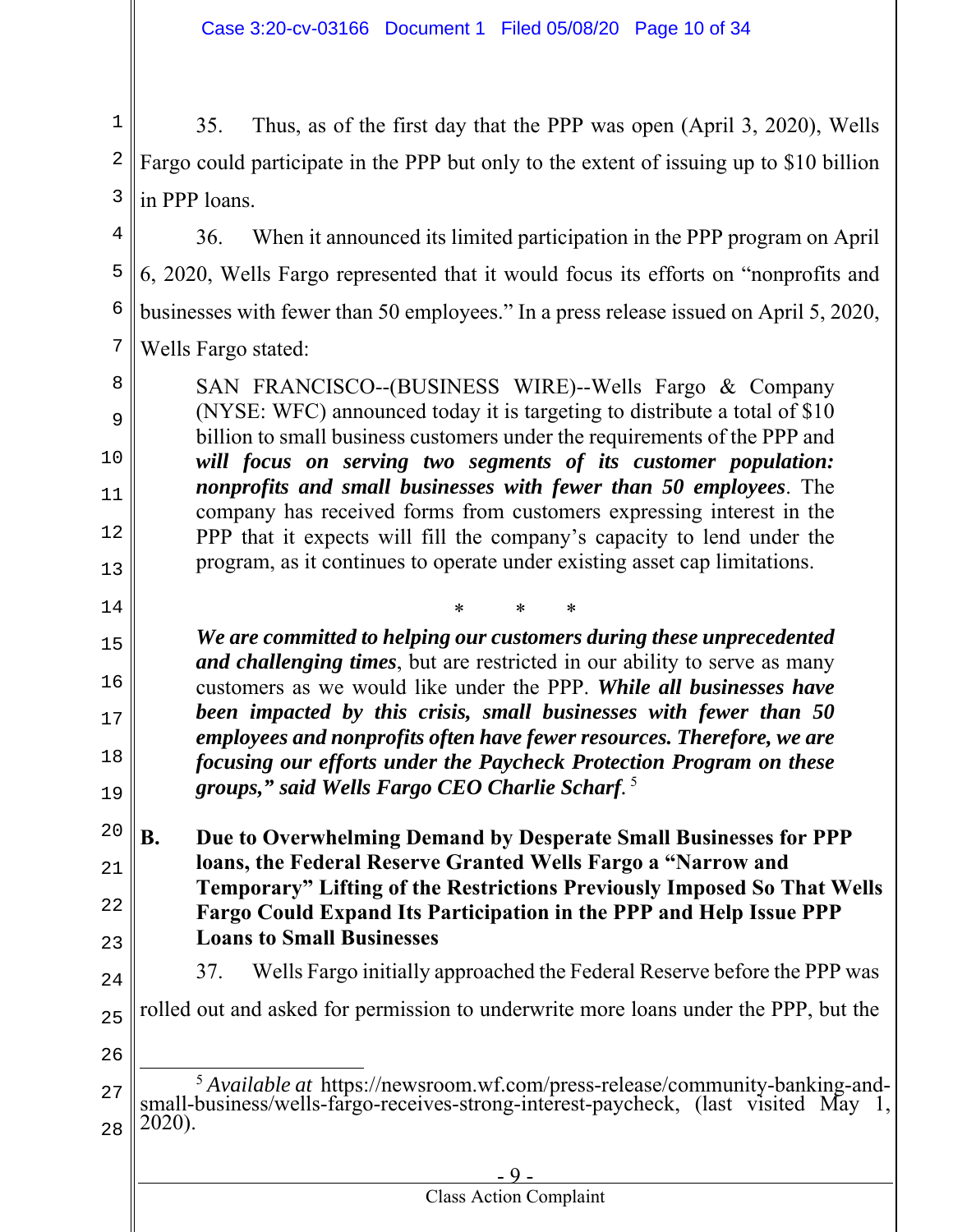### Case 3:20-cv-03166 Document 1 Filed 05/08/20 Page 11 of 34

1 2 government refused to lift the restrictions since Wells Fargo had not yet sufficiently fixed its problems that resulted in the fake account scandal:

Fed officials had earlier said they would remove the restrictions only after Wells Fargo demonstrated that it had improved itself enough that its customers would be safe from further harm — something that has not happened yet.<sup>6</sup>

38. Thereafter, the PPP loan program was launched with the restrictions imposed on Wells Fargo by the Federal Reserve still intact. After initial demand overwhelmed the SBA and participating banks, Wells Fargo again petitioned the Federal Reserve to lift the restrictions burdening it so that the Company could expand its participation in the PPP.

11 12 13 14 15 16 39. As a result of these further entreaties from Wells Fargo, the Federal Reserve temporarily lifted the restrictions, thus allowing Wells Fargo to participate in the PPP. The Federal Reserve stated at the time that it had only lifted the restrictions on Wells Fargo on a "narrow and temporary" basis so that the Company could issue PPP loans to businesses with fewer than 50 employees.

40. Wells Fargo then immediately issued a press release on April 8, 2020 announcing that it had been freed to process PPP loan applications:

# **Wells Fargo to Expand Participation in the Paycheck Protection Program (PPP)**

Community Banking and Small Business, Corporate and Financial

22 April 8, 2020

> SAN FRANCISCO — (BUSINESS WIRE) — *Wells Fargo & Company* (NYSE: WFC) announced today that beginning immediately, in response to the actions by the Federal Reserve, it *will expand its participation in the Paycheck Protection Program and offer loans to a broader set of its*

26 27

3

4

5

6

7

8

9

 $1<sub>0</sub>$ 

17

18

19

20

21

23

24

<sup>28</sup> <sup>6</sup> *See* Emily Flitter, "Fed May Ease Lending Curb on Wells Fargo to Help Small Businesses," THE NEW YORK TIMES, April 6, 2020.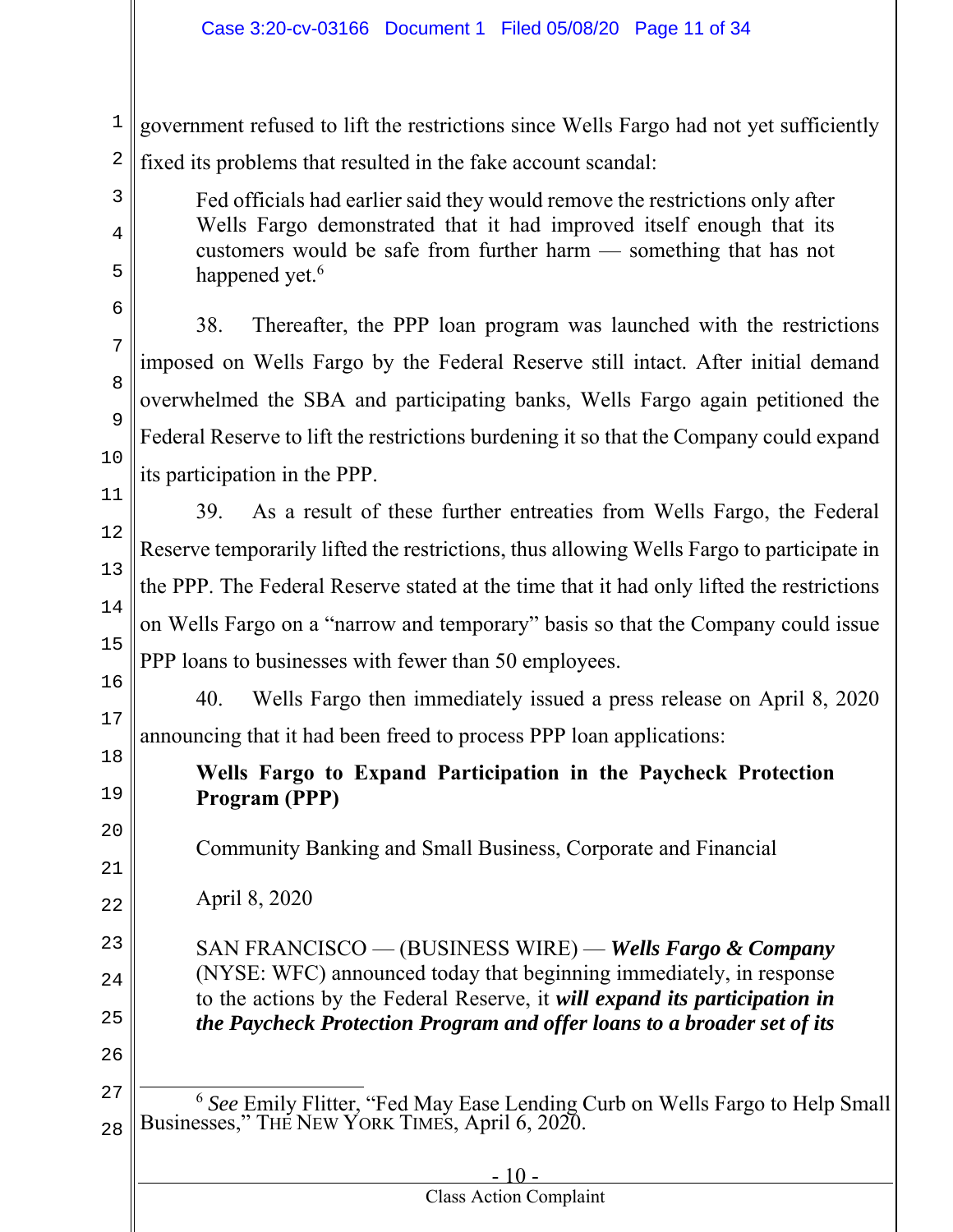1

2

3

4

5

6

7

8

9

 $1<sub>0</sub>$ 

11

12

13

14

15

16

17

18

19

20

21

22

23

/ / /

 $\frac{1}{2}$ 

 $\frac{1}{2}$ 

 $\frac{1}{2}$ 

24

25

26

*small business and nonprofit customers subject to the terms of the program*.

"Wells Fargo appreciates the targeted action of the Federal Reserve to support the needs of small businesses through PPP and *looks forward to expanding relief to many more small businesses and nonprofits*. In the first two days alone, we received more than 170,000 indications of interest from our customers, and know there is much more need. While the asset cap does not specifically restrict Wells Fargo's participation in this program, *this action by the Federal Reserve will enable Wells Fargo to provide additional relief for our customers and communities*," *said Wells Fargo CEO Charlie Scharf*.

\* \* \*

"While *we are pleased to be able to help more small businesses through the Paycheck Protection Program*, we note that the Federal Reserve's action does not – and should not – in any way relieve us of our obligations under the consent order," said Scharf. "I have said consistently since arriving at Wells Fargo that management has the responsibility to do the work necessary under the consent order. The consent order exists because of deficiencies that have existed at Wells Fargo for years."7

41. Wells Fargo's statement in its press release that it "will expand its participation in the Paycheck Protection Program and offer loans to a broader set of its small business and nonprofit customers subject to the terms of the program" was an affirmative representation that Wells Fargo would focus its attention on "its small business and nonprofit customers" and would conform its conduct to "the terms of the program" including processing applications on a first-come, first-served basis.

27 28 <sup>7</sup> *Available at* https://newsroom.wf.com/press-release/community-banking-and- small-business/wells-fargo-expand-participation-paycheck, (last visited May 1, 2020).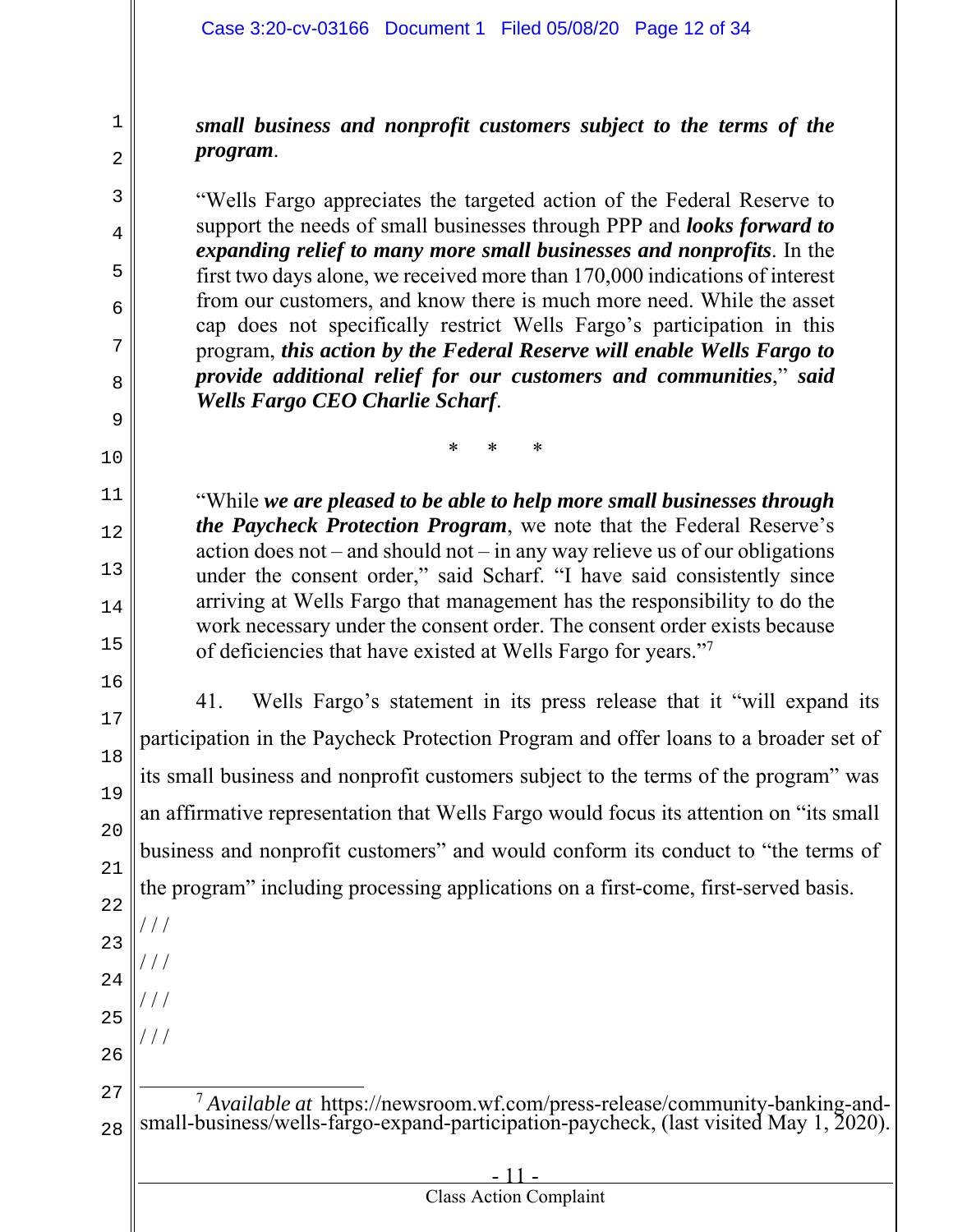| ╯<br>, |
|--------|

3

4

5

6

7

8

9

12

13

14

15

16

17

18

19

# **C. Wells Fargo Is Motivated to Participate in the PPP Due to the Generous Commissions on the Risk-Free Loans**

42. Wells Fargo desired to participate in the PPP program because the program offered it large commissions of between 1-5% of the loan amount. This represented a very attractive opportunity for Wells Fargo since the loans were riskfree due to the fact that they are guaranteed by the SBA and the federal government. The United States Treasury stated the following when rolling out the PPP:

- Are these loans guaranteed by the SBA? Yes, the SBA guarantees 100% of the outstanding balance, and that guarantee is backed by the full faith and credit of the United States.<sup>8</sup>
- $1<sub>0</sub>$ 43. The commission of 1-5% of the loan amount was calculated according

#### 11 to the following schedule given to lenders by the United States Treasury:

How will lenders be compensated? Processing fees will be based on the balance of the financing outstanding at the time of final disbursement. SBA will pay lenders fees for processing PPP loans in the following amounts:

# • Five (5) percent for loans of not more than \$350,000;

- Three (3) percent for loans of more than \$350,000 and less than
- \$2,000,000; and
	- One (1) percent for loans of at least \$2,000,000.<sup>9</sup>

20 21 22 23 24 44. Smaller loans resulted in smaller commissions for Wells Fargo (the percentage of the commission for smaller loan amounts was nominally greater than that for higher loan amounts for the very reason that a higher absolute commission is earned on higher loan amounts). In addition to the fact that smaller loans resulted in smaller commissions, Wells Fargo knew that small loans required a lot more work.

- 
- 25

26 27 <sup>8</sup> See United States Treasury, "PAYCHECK PROTECTION PROGRAM (PPP) INFORMATION SHEET for LENDERS," *available at* https://home.treasury.gov/<br>system/files/136/PPP%20Lender%20Information%20Fact%20Sheet.pdf, (last visited May

28

 $9$   $Id.$ 

#### $-12$ . Class Action Complaint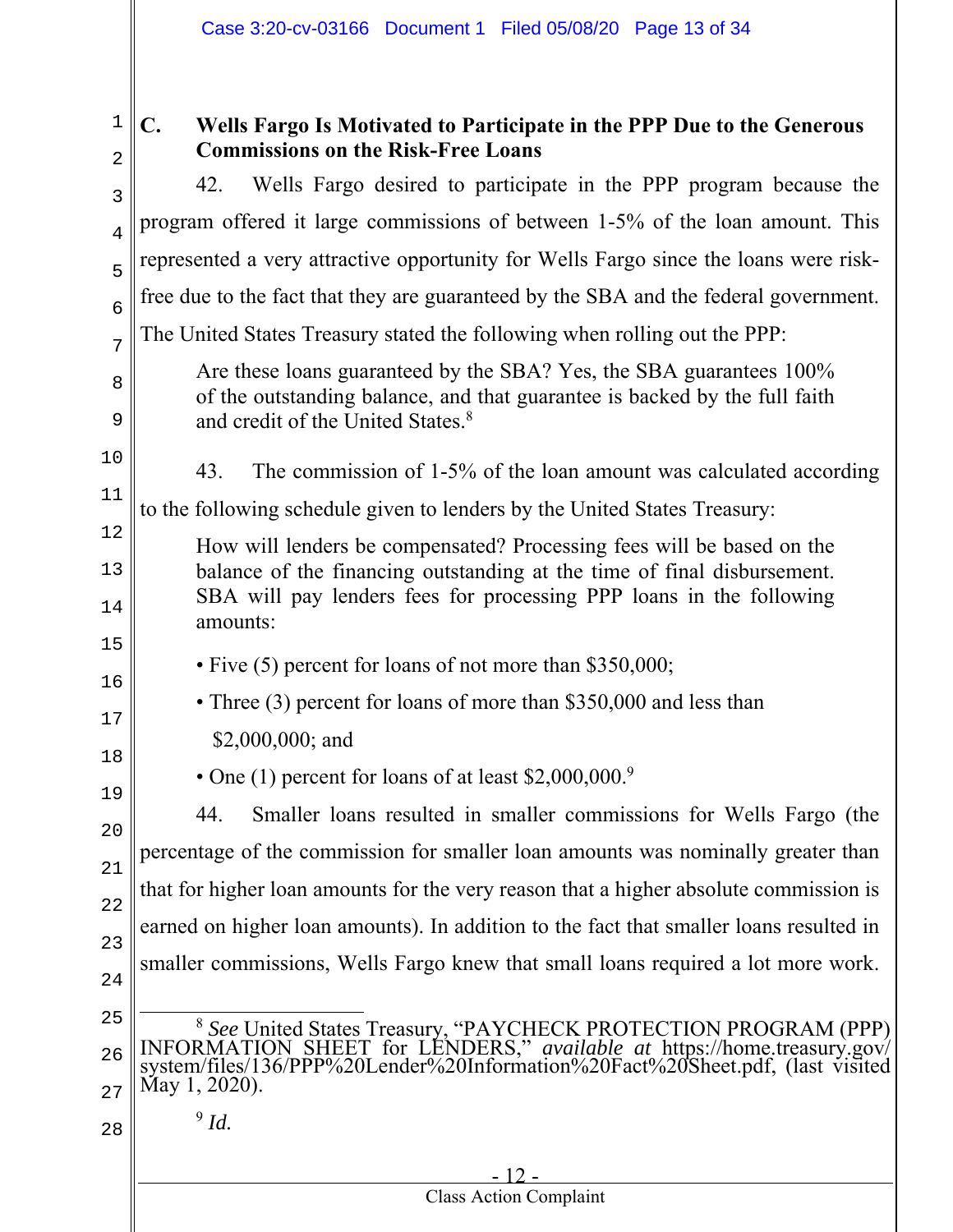1 2 3 4 5 6 7 Unsophisticated small businesses were not knowledgeable about the PPP requirements and many small businesses had a hard time putting together the necessary paperwork since they had been forced to shutter their businesses and thus were having difficulties accessing their records. Wells Fargo knew these small businesses would need a lot of hand-holding, follow up work, and corrections to applications which would have mistakes. The Treasury advised banks that the following underwriting was required by banks:

What underwriting is required? As explained in the PPP Interim Final Rule, you will need to confirm receipt of borrower certifications; confirm receipt of information demonstrating that a borrower had employees for whom the borrower paid salaries and payroll taxes on or around February 15, 2020; confirm the dollar amount of average monthly payroll costs; and follow applicable Bank Secrecy Act requirements.<sup>10</sup>

13 14 15 16 17 18 19  $20$ 21 45. Wells Fargo also knew what was widely reported on the front page of every newspaper at the time — that the PPP would quickly run out of money. Thus, Wells Fargo's ability to maximize its commissions depended on processing the largest dollar value loans from its largest customers in the quickest amount of time. Wells Fargo quickly realized the way to do that was not to focus on the small businesses with fewer than 50 employees (who needed the loans the most), but instead to process larger-dollar loans from bigger customers who were more sophisticated, needed less hand-holding, and who would be able to get the necessary paperwork together quicker and with less mistakes.

22 23 24 25 26 46. Focusing on these customers, even though they needed the money less (if at all), would maximize Wells Fargo's commissions. Just as it had done with respect to its unlawful artificial sequencing of debit card transactions in the past, Wells Fargo processed PPP loan applications in a manner designed to maximize the Company's own profits.

- 27
- 28

8

9

10

11

12

<sup>10</sup> *Id.*

#### - 13 - Class Action Complaint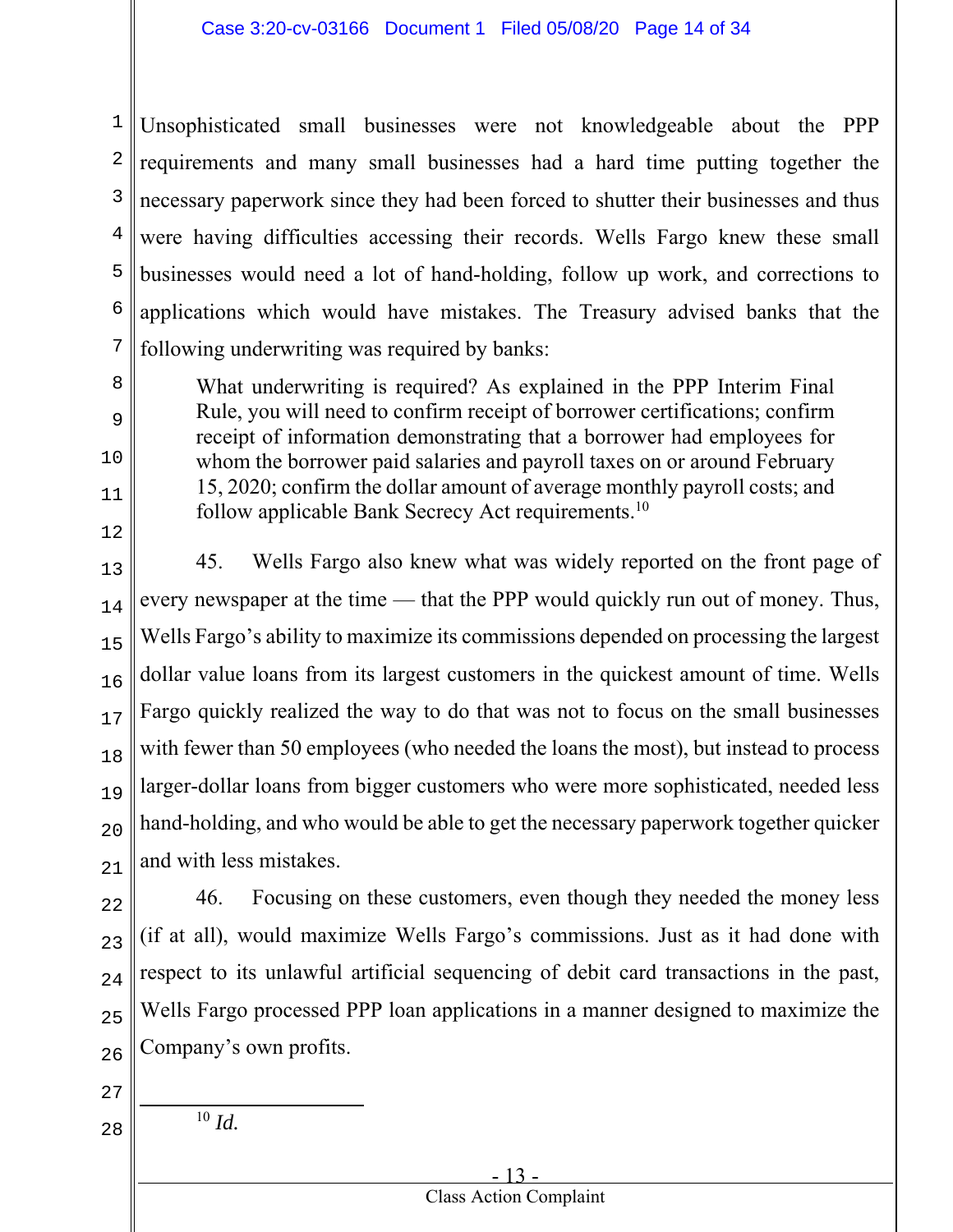1 2 3 4 47. Small businesses are the backbone of the American economy. Indeed, about half of the people that work in America work for a small business. These businesses and their employees have been hit hard due to the global COVID-19 pandemic.

5 6 7 8 48. On March 11, 2020, the COVID-19 outbreak was characterized as a pandemic by the World Health Organization. On March 19, 2020, Governor Gavin Newsom issued an executive Stay at Home Order in the State of California in order to slow the spread of COVID-19.

9 10 11 12 13 14 15 16 17 49. On March 25, 2020, in response to the economic fallout of the COVID-19 crisis, the United States Senate passed the Coronavirus Aid, Relief, and Economic Security Act, also known as the CARES Act. The CARES Act passed the House the next day and was signed into law by President Trump on March 27, 2020. The legislation included \$377 billion in federally guaranteed loans to small businesses and established a \$500 billion government lending program for distressed companies. Unprecedented in size and scope, the legislation was the largest-ever economic stimulus package in U.S. history, amounting to 10% of the total U.S. gross domestic product.

18 19 20 21 22 23 24 25 26 27 50. As part of the CARES Act, the Federal Government created the PPP, a \$349 billion loan program for small businesses with funds available for loans originated from February 15 through June 30, 2020. The PPP intended to provide American small businesses with eight weeks of cash-flow assistance through 100 percent federally guaranteed loans. The loans are backed by the SBA which is a United States government agency that provides support to entrepreneurs and small businesses. The loans were backed by the Federal Government and SBA but administered by private banks. One of the most important aspects of the PPP loans is that the terms provide criteria for loan forgiveness through a process that incentivizes companies to retain, and not lay off, employees during this crisis.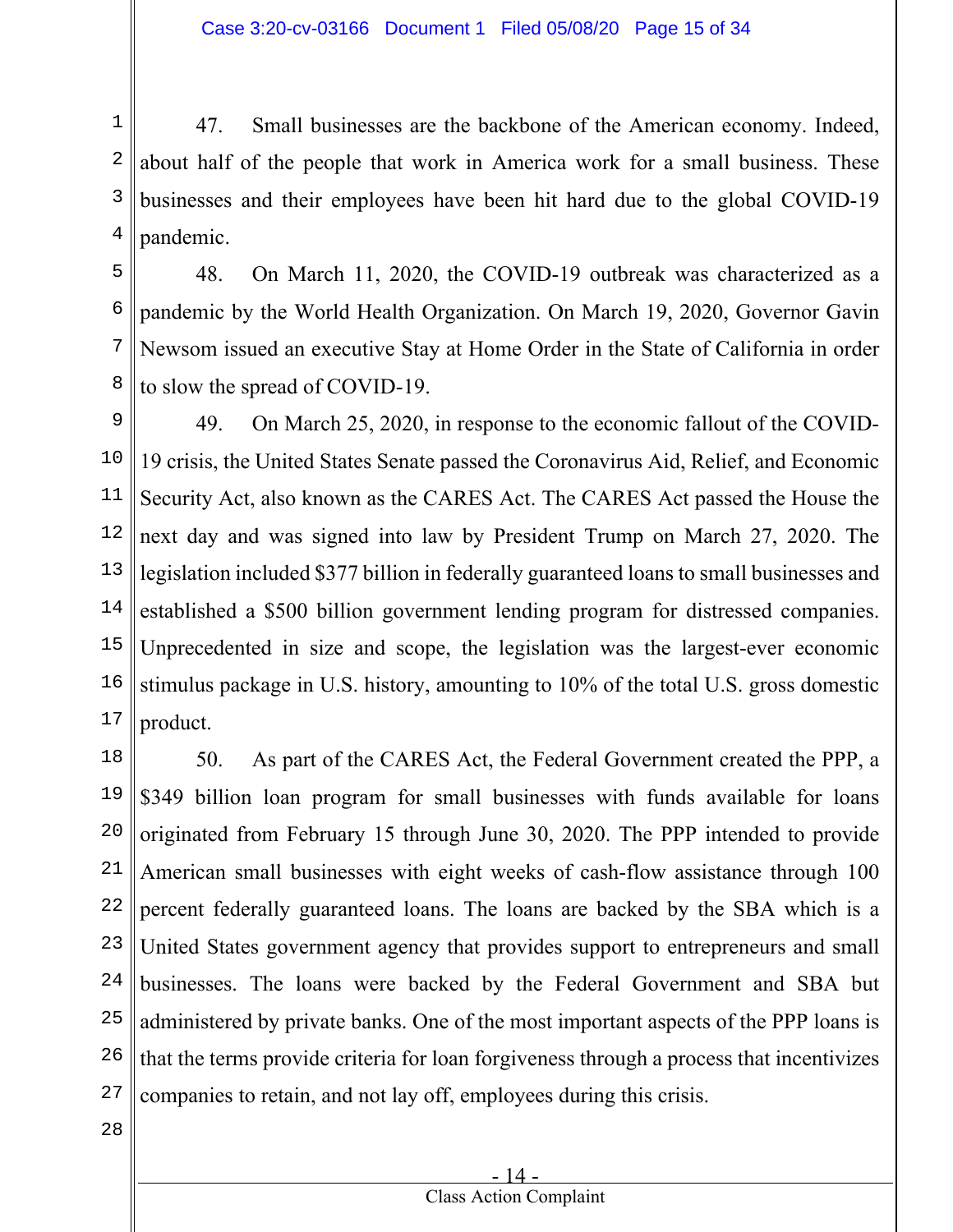1 2 3 4 5 6 7 8 9 10 11 51. It was the express intent of the United States Senate and Congress in passing the CARES Act that the funds be used to support small businesses, particularly rural businesses, veteran owned businesses, woman owned businesses, and businesses owned by socially and economically disadvantaged persons.<sup>11</sup> The text of the Bill itself provides: "It is the sense of the Senate that the Administrator should issue guidance to lenders and agents to ensure that the processing and disbursement of covered loans prioritizes small business concerns and entities in underserved and rural markets, including veterans and members of the military community, small business concerns owned and controlled by socially and economically disadvantaged individuals (as defined in section  $8(d)(3)(C)$ ), women, and businesses in operation for less than 2 years."

12 13 14 15 16 17 18 19 20 52. During the signing of the CARES Act, ranking member of the House Small Business Committee Representative Steve Chabot (R-Ohio) praised the legislation as giving small businesses a great chance to reopen. 12 Senator Marco Rubio (R-FL), Chairman of the Senate Small Business and Entrepreneurship Committee, stated that the "bipartisan small business package … will provide emergency relief so that millions of American workers can keep their jobs and millions of small businesses can stay open."13 Senate Majority Whip, Senator John Thune (R-SD) stated that the funds provided by the CARES Act "will deliver relief to small businesses to help them and their workers weather this storm."14

- 21 22
- 23
- $11$  H.R.748(P)(iv) CARES Act.
- 24 12 REMARKS BY PRESIDENT TRUMP AT SIGNING OF H.R.748, THE CARES ACT, 2020 WL 1485787, at \*67 (Mar. 27, 2020).

25 26 <sup>13</sup> (Sen. Rubio, Press Release, 3/25/2020 https://www.rubio.senate.gov/public/ index.cfm/pressreleases? ContentRecord id=D08E8A75-546A-4C56-A890-B948048 E9B5C).

27 28 <sup>14</sup> (Sen. Thune, Press Release, 3/25/2020 https://www.thune.senate.gov/public/ index.cfm/pressreleases?ID=CA914CF0-5C3D-4A02-B6F2-84925B5467BD).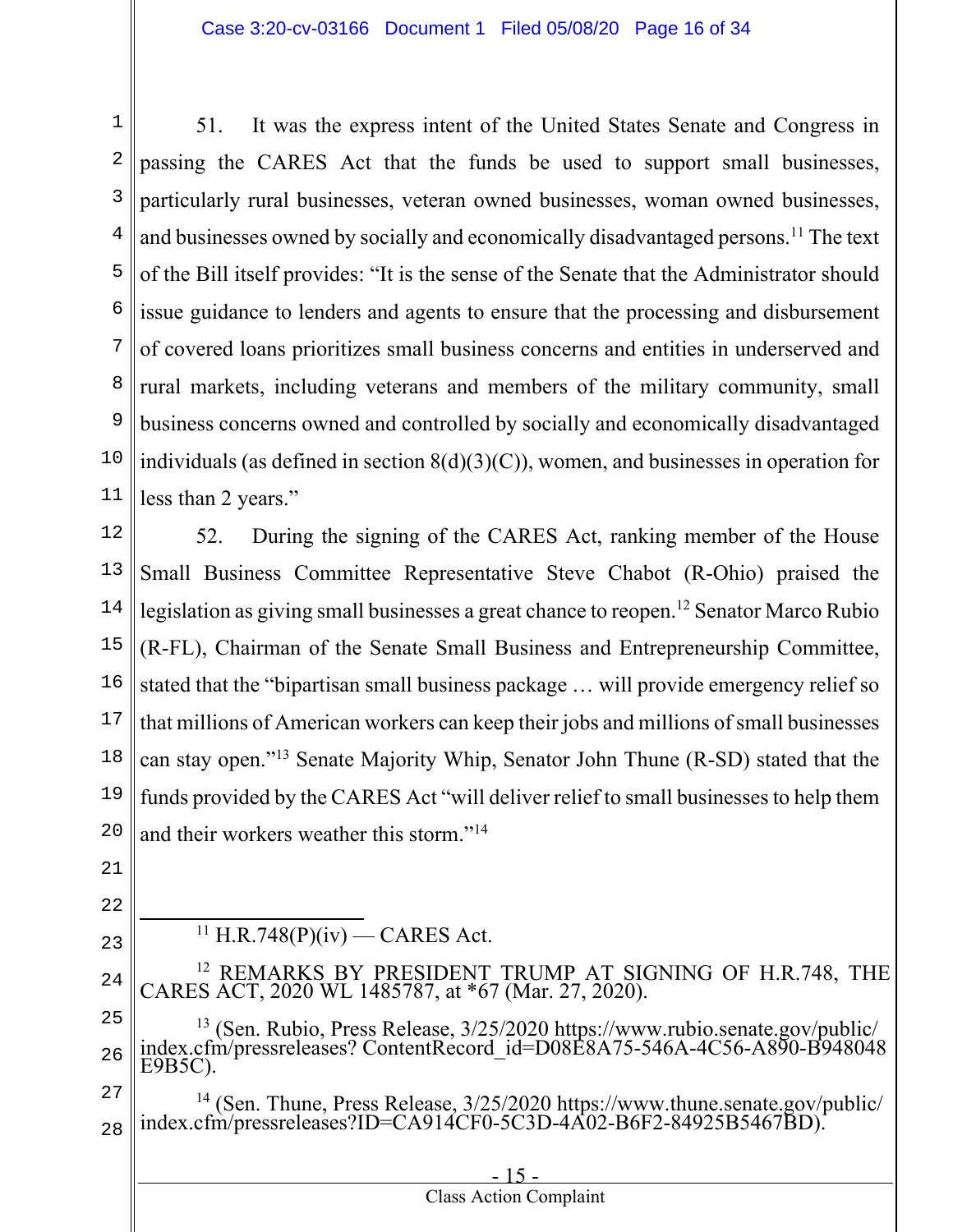1 2 3 4 5 6 7 8 9 10 53. After the Federal Reserve lifted the restrictions on Wells Fargo's capital base so that it could expand its participation in the PPP, Wells Fargo's CEO Charlie Scharf stated that the Company intended to follow the law and direct the PPP funds to the small businesses that Congress and the Senate intended to help. Wells Fargo CEO Charlie Scharf said in an interview "We are committed to helping our customers during these unprecedented and challenging times, but are restricted in our ability to serve as many customers as we would like under the PPP. While all businesses have been impacted by this crisis, *small businesses with fewer than 50 employees and nonprofits often have fewer resources. Therefore, we are focusing our efforts under the Paycheck Protection Program on these groups*."15

11 12 13 54. On April 3, 2020, the federal government announced that small businesses could begin applying for PPP loans. Starting April 10, 2020, independent contractors and self-employed individuals could apply.16

14 15 16 17 18 55. After it convinced the Federal Reserve to "narrowly and temporarily" lift the restrictions imposed upon it by the consent decree from the fake account scandal, Wells Fargo solicited business under the PPP from individuals and small businesses. Wells Fargo told potential applicants "[w]e encourage you to apply as soon as possible."

19 20 21 22 23 56. It was widely reported at the time that demand for the PPP loans was overwhelming. It was subsequently reported that demand was so strong that the available funds under the PPP might be quickly exhausted. Thus, small businesses were told to act fast, and were also told that applications would be processed in the order they were received.

- 24
- 25

28

<sup>16</sup> *Id.*

| $-16-$                        |  |
|-------------------------------|--|
| <b>Class Action Complaint</b> |  |

<sup>26</sup> 27 <sup>15</sup> https://www.businesswire.com/news/home/20200405005041/en/Wells-Fargo -Receives-Strong-Interest-Paycheck-Protection.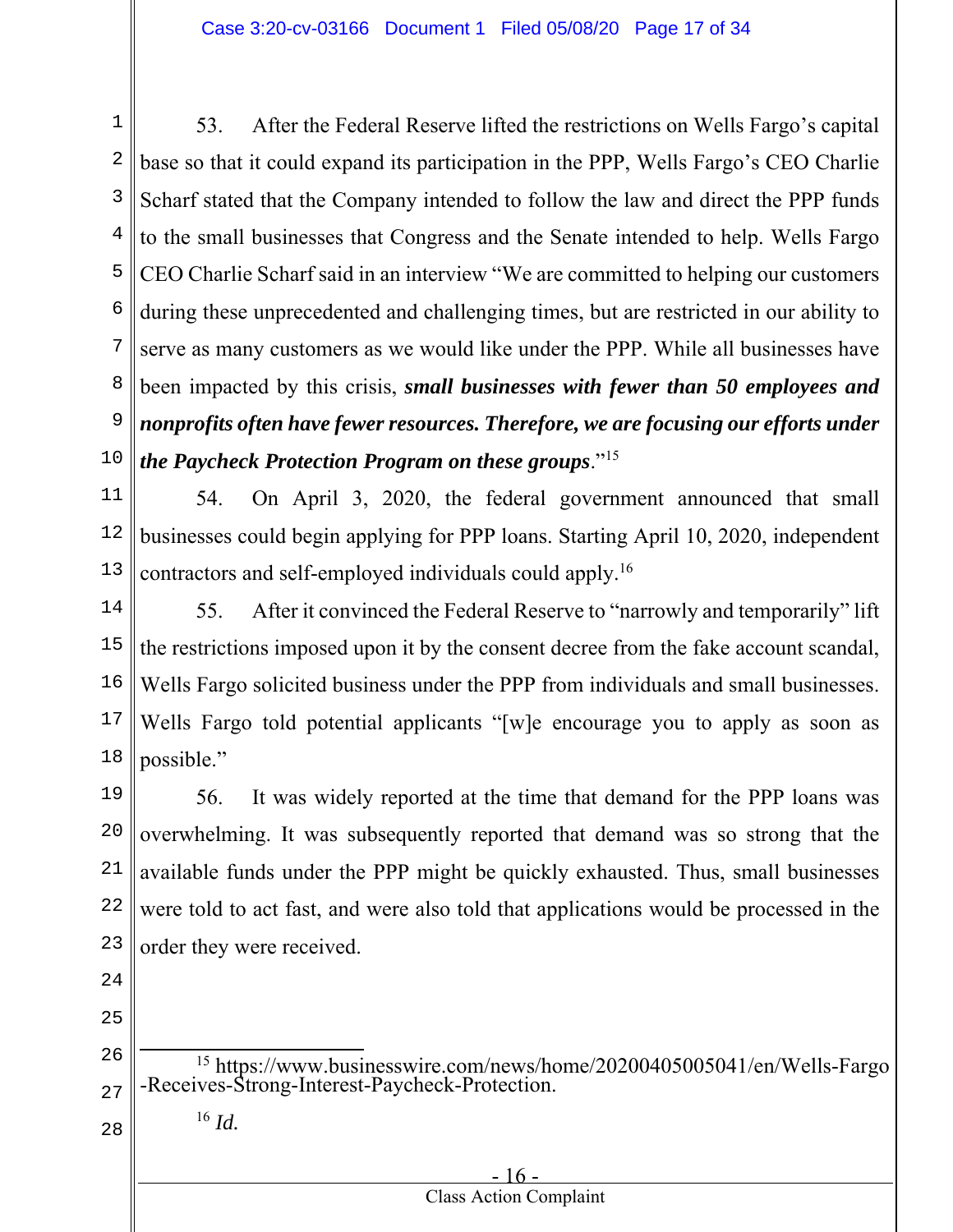1 2 3 4 57. In fact, the Federal Regulations that govern the PPP funds mandate that the funds be distributed "first come, first served."17 The rules also require that "Lenders must comply with the applicable lender obligations set forth in this interim final rule." The federal regulations state as follows:

- 5
- 6

Is the PPP ''first-come, first-served?''

 $Yes.<sup>18</sup>$ 

7 8 9 58. Thus, according to the federal regulations published in the Federal Register, which lenders were required to comply with, lenders were required to process PPP applications on a "first-come, first-served" basis.

10

11

59. However, Wells Fargo failed to comply with the federal regulations governing the PPP program.

12 13 14 15 16 60. The terms of the PPP loans only allow for each small-business borrower to obtain a single SBA backed loan through the PPP. The Federal Regulations provide: "The Administrator, in consultation with the Secretary, determined that no eligible borrower may receive more than one PPP loan. This means that if you apply for a PPP loan you should consider applying for the maximum amount."19

17 18 19 20 61. Upon information and belief, Wells Fargo received thousands of applications and chose to prioritize higher loans for bigger companies, despite the fact that the Federal Regulations required Wells Fargo to process the applications on a first-come, first-serve basis.

21 22 23 62. As a result of its unlawful conduct, pursuant to which Wells Fargo prioritized the processing of larger loans and/or loans from its favored customers,

25 26 <sup>17</sup> *See* 85 Fed. Reg. No. 73, 13 CFR Part 120, April 15, 2020, "Business Loan Program Temporary Changes; Paycheck Protection Program."

27

28

24

<sup>19</sup> *Id*. at § k.

<sup>18</sup> *Id.*

#### - 17 - Class Action Complaint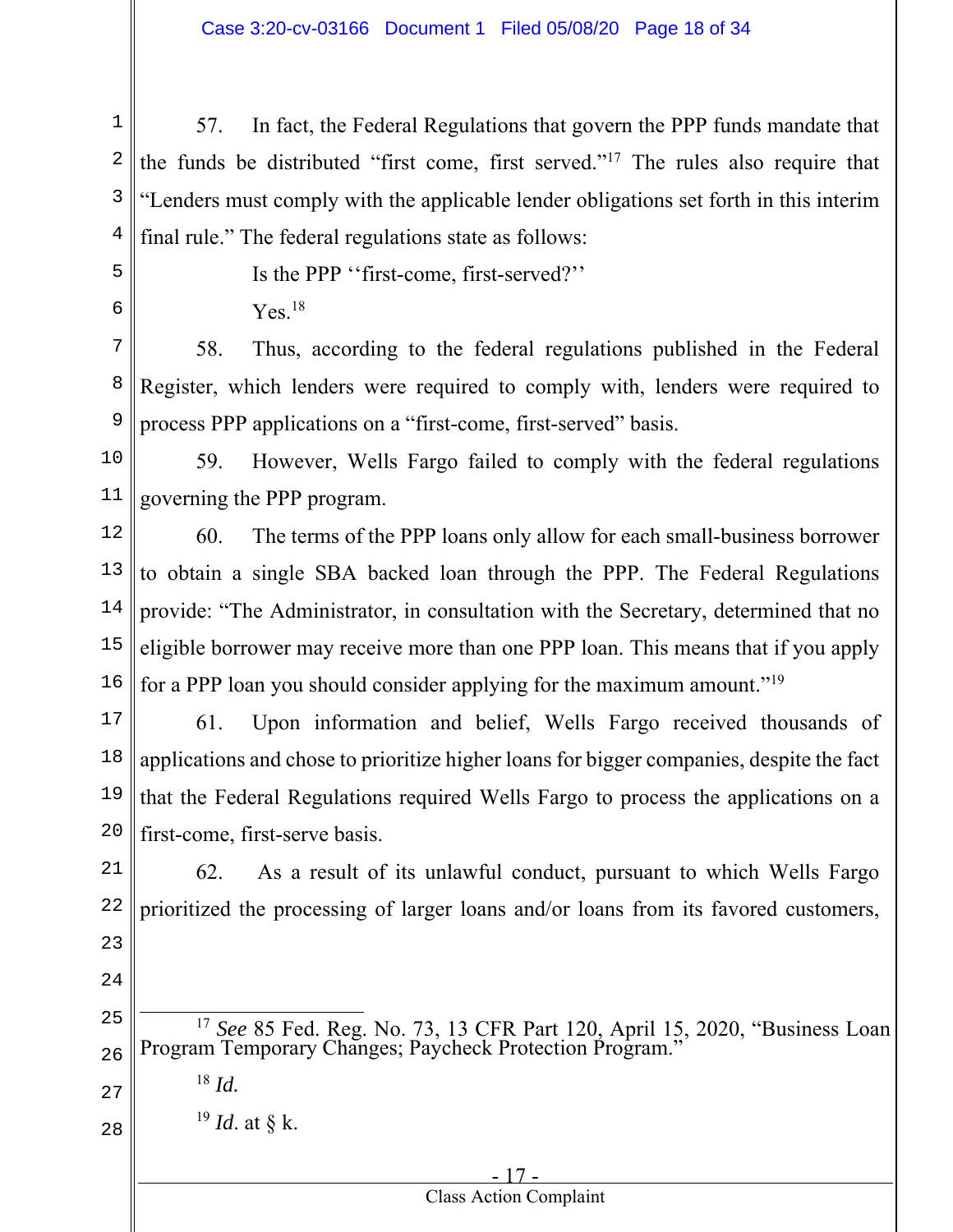Wells Fargo — along with other banks — received nearly \$6 billion in fees while hundreds of thousands of loan applicants got nothing.

 63. Data provided by the SBA reveals that, rather than processing PPP loan applications on a "first come, first served" basis as required, Wells Fargo prioritized and front-loaded applications with higher loan amounts. This is shown by comparing data from loans processed between April 3, 2020 (when the PPP started) and April 13th versus data between April 13th and April 16th (when the program ran out of money).

64. Here is a breakdown of the loans processed through April 13, 2020:20

| <b>Loan Size</b>     | Approved<br>Loans | <b>Approved</b><br><b>Dollars</b> | $%$ of<br>Count | $%$ of<br><b>Amount</b> |
|----------------------|-------------------|-----------------------------------|-----------------|-------------------------|
| \$150K and<br>Under  | 725,058           | \$37,178,984,187                  | 70.05%          | 15.02%                  |
| $ $ >\$150K - \$350K | 156,590           | \$35,735,615,983                  | 15.13%          | 14.44%                  |
| $> $350K - $1M$      | 102,473           | \$59,291,602,643                  | 9.90%           | 23.95%                  |
| $> $1M - $2M$        | 31,176            | \$43,278,883,532                  | 3.01%           | 17.48%                  |
| $> $2M - $5M$        | 16,516            | \$49,288,997,593                  | 1.60%           | 19.91%                  |
| > \$5M               | 3,273             | \$22,769,309,582                  | 0.32%           | 9.20%                   |

65. Here is the same information, updated through April 16,  $2020^{21}$ :

| <b>Loan Size</b> |           | <b>Approved Loans Approved Dollars</b> | % of Count | % of<br><b>Amount</b> |
|------------------|-----------|----------------------------------------|------------|-----------------------|
| \$150K and Under | 1,229,893 | \$58,321,791,761                       | 74.03%     | 17.04%                |
| >\$150K - \$350K | 224,061   | \$50,926,354,675                       | 13.49%     | 14.88%                |
| >\$350K - \$1M   | 140,197   | \$80,628,410,796                       | 8.44%      | 23.56%                |
| $> $1M - $2M$    | 41,238    | \$57,187,983,464                       | 2.48%      | 16.71%                |
| >\$2M - \$5M     | 21,566    | \$64,315,474,825                       | 1.30%      | 18.79%                |
| >\$5M            | 4,412     | \$30,897,983,582                       | 0.27%      | 9.03%                 |

- 
- 

20 https://www.sba.gov/sites/default/files/2020-04/PPP%20Report%20SBA% 204.14.20%20%20-%20%20Read-Only.pdf.

21 https://www.sba.gov/sites/default/files/2020-04/PPP%20Deck%20copy.pdf.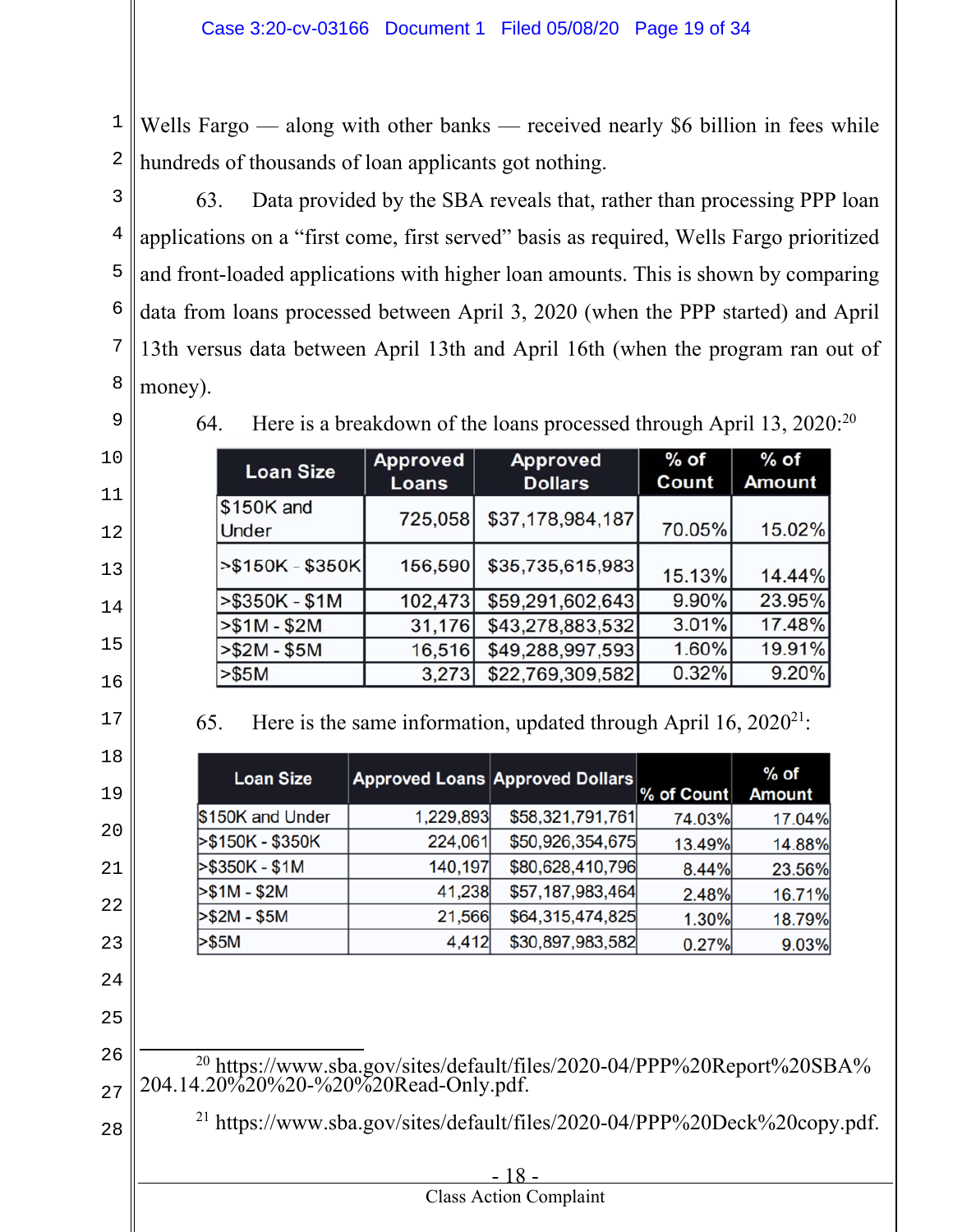1 2 3 66. Comparing the April 13 data to the April 16 data shows that in the last three days of the PPP, the banks processed loan applications for \$150,000 and under at twice the rate of larger loans:

|                  | 4/13/2020             | 4/16/2020             | % Change |
|------------------|-----------------------|-----------------------|----------|
| <b>Loan Size</b> | <b>Approved Loans</b> | <b>Approved Loans</b> |          |
| \$150K and Under | 725,058               | 1,229,893             | 70%      |
| >\$150K-\$350K   | 156,590               | 224,061               | 43%      |
| >\$350K-\$1M     | 102,473               | 140,197               | 37%      |
| $>51M-52M$       | 31,176                | 41,238                | 32%      |
| $>52M-55M$       | 16,516                | 21,566                | 31%      |
| >55M             | 3,273                 | 4,412                 | 35%      |

11

12 13 14 15 67. This data demonstrates that banks front-loaded applications for the largest loans because, if applications were being processed on a first-come, firstserved basis as required, the percentage change of applications submitted in the last three days of the program would be consistent among all application types.

16 17 18 19 20 68. Wells Fargo chose to prioritize the applications with higher loan amounts because processing those applications first resulted in larger commissions for the Company. Just as it had done with respect to overdraft fees in the past, Wells Fargo artificially processed applications in order to maximize its own fees, despite the fact that doing so was detrimental to its customers.

21 22 23 24 25 69. Specifically, Wells Fargo was entitled under the PPP to receive origination fees of 5% on loans up to \$350,000; 3% on loans between \$350,000 and \$2 million; and 1% on loans between \$2 million and \$10 million.<sup>22</sup> Thus, Wells Fargo could make up to \$17,500 for processing loans up to \$350,000; up to \$60,000 for

- 26
- 27 28 <sup>22</sup>https://home.treasury.gov/system/files/136/PPP%20Lender%20Information% 20Fact %20Sheet.pdf.

| <b>Class Action Complaint</b> |  |
|-------------------------------|--|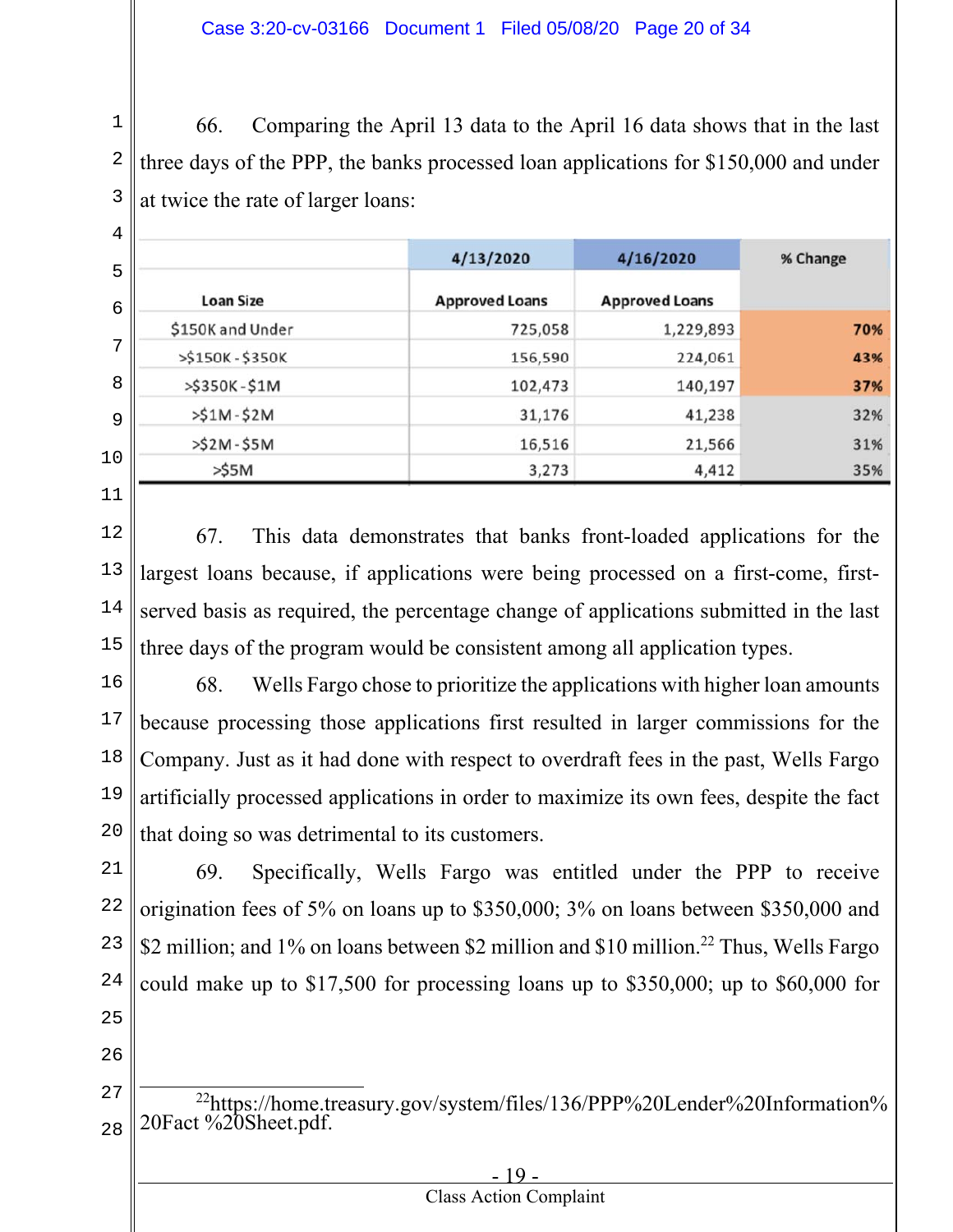1 2 processing loans between \$350,000 and \$2 million; and up to \$100,000 for processing loans between \$2 million and \$10 million.

3

4 5 6 7 70. Upon information and belief, Wells Fargo prioritized those PPP loans that earned them the highest commissions rather than processing PPP loan applications on a "first come, first served" basis as required. In doing so, Wells Fargo enriched itself at the expense of Plaintiff and the Class who needed the temporary funding of the PPP loans to make payroll, retain their employees, and stay afloat.

8 9 10 71. Wells Fargo knew that it received more PPP applications than it would be able to process, but concealed from Plaintiff and the Class that it was prioritizing larger loans in order to maximize its commissions.

11 12 13 72. Had Wells Fargo informed Plaintiff and the Class of these facts, then Plaintiff and the Class would have submitted their PPP applications to other lending institutions that were processing applications on a first come, first served basis.

14

# **FACTUAL ALLEGATIONS REGARDING PLAINTIFF**

15 16 73. Plaintiff Bistro Pazzo is a small business operating a restaurant in La Jolla, California.

17 18 74. In or around March of 2020, Plaintiff became aware that the CARES Act had been signed into law.

19 20 21 75. Subsequently, the State of California issued an order requiring Plaintiff to close its business since Plaintiff's business of operating a restaurant is considered a "non-essential" business in the State of California.

22 23 24 76. Since it operates a restaurant, there is no way for Plaintiff to operate the business remotely. Therefore, since being forced to close the business by the State of California, Plaintiff's business has been severely and adversely affected.

25 26 27 28 77. Due to the severe economic impact on its business, Plaintiff submitted an application for a PPP loan through Wells Fargo in April 2020. Plaintiff's application to Wells Fargo was thorough and complete, and contained all the necessary information.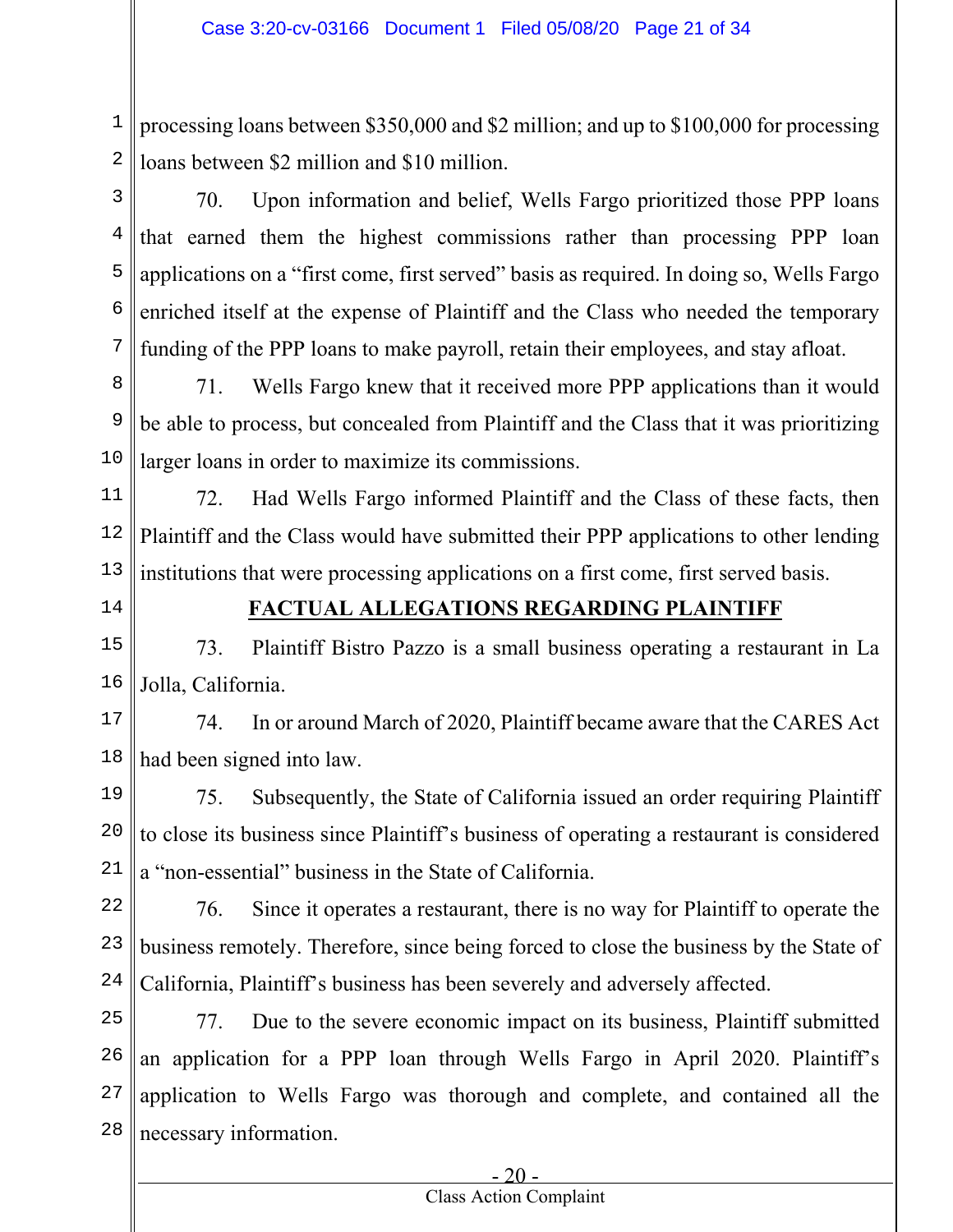1 2 3 4 5 6 7 78. In doing so, Plaintiff relied on the representations of the CEO of Wells Fargo, who said "While all businesses have been impacted by this crisis, small businesses with fewer than 50 employees and nonprofits often have fewer resources. Therefore, we are focusing our efforts under the Paycheck Protection Program on these groups." Knowing he could only receive one PPP loan, Plaintiff believed that Wells Fargo  $\frac{1}{x}$  a large, national bank  $\frac{1}{x}$  would be his best choice for obtaining funding under the PPP.

8 9 10 11 12 79. After submitting the PPP loan application, Plaintiff waited to receive the PPP funds. While Plaintiff waited to receive funding, Plaintiff made strategic business decisions, made personnel decisions, and took other steps in reliance on Wells Fargo's representations that their lending would be "focused" on businesses with under 50 employees and would be "first-come, first served."

13 14 15 16 17 80. Indeed, even after Plaintiff submitted his paperwork to Defendants, Wells Fargo continued to represent that applications would be processed on a firstcome, first-served basis. In April 2020, Plaintiff received an email from Wells Fargo entitled "We have received your application for Paycheck Protection Program Loan," which represented that:

We know how important this program is for you, and we're working as quickly as possible to prepare your application submission to the U.S. Small Business Administration (SBA).

21 22 23 81. Following this initial email, Plaintiff received an email from Wells Fargo in April entitled "Update on the Paycheck Protection Program," which represented that:

We are doing everything we can to help our small business customers navigate this difficult and uncertain time. In that spirit, we want to keep you updated about your application for funding through the Paycheck Protection Program (PPP).

> - 21 - Class Action Complaint

18

19

20

24

25

26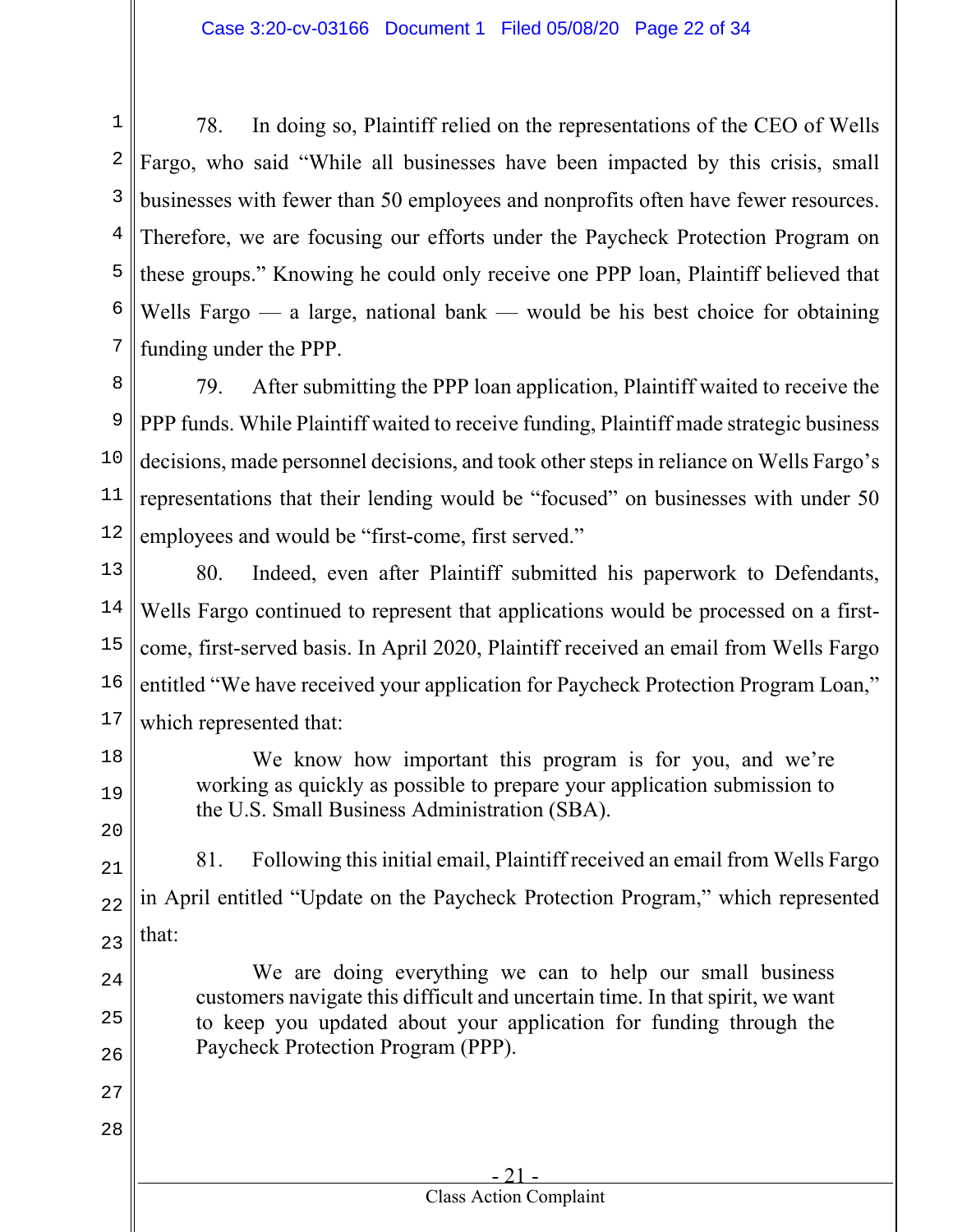1 2 3 82. Then, Plaintiff received another email from Wells Fargo stating that funding for the PPP had been exhausted and that Plaintiff's application was still in the proverbial queue but had not been processed or funded:

> You may have heard that *the U.S. Small Business Administration (SBA) has run out of money to fund PPP loans, and we realize this may be causing you frustration and concern*. Given the magnitude of the crisis the country is facing, we are hopeful that Congress will approve additional funds for the PPP. In anticipation of additional approved funds, Wells Fargo continues to prepare customers' PPP loan applications to be ready for submission to the SBA if and when this occurs.

83. On information and belief, Wells Fargo did not "focus" its lending efforts on businesses with under 50 employees and did not process the applications in a "first-come, first-served" manner. Wells Fargo did not follow the Federal Regulations or the intent of the United States Senate and Congress in distributing the PPP funds. Instead, Wells Fargo moved high dollar applications from large and midsized companies to the "front of the line" in order to maximize its commissions on these no-risk, federally-insured loans.

84. Despite the fact that Wells Fargo did not "focus" its lending efforts on businesses with under 50 employees and did not process the applications on a "firstcome, first-served" manner, Wells Fargo made numerous affirmative representations to its customers, potential applicants, and the public that they were in fact prioritizing loans to small businesses and processing applications on a first-come, first-served basis. Wells Fargo made these affirmative representations to advance its own financial benefit to the detriment of their applicants and consumers such as Plaintiff.

85. By misrepresenting the manner in which the Company would process PPP loans for consumers and small businesses, Wells Fargo engaged in wrongful conduct designed to maximize its own commissions and profits.

86. Plaintiff and the Class reasonably relied on Wells Fargo's affirmative representations, communications, and advertising in making the choice to apply for

4

5

6

7

8

9

10

11

28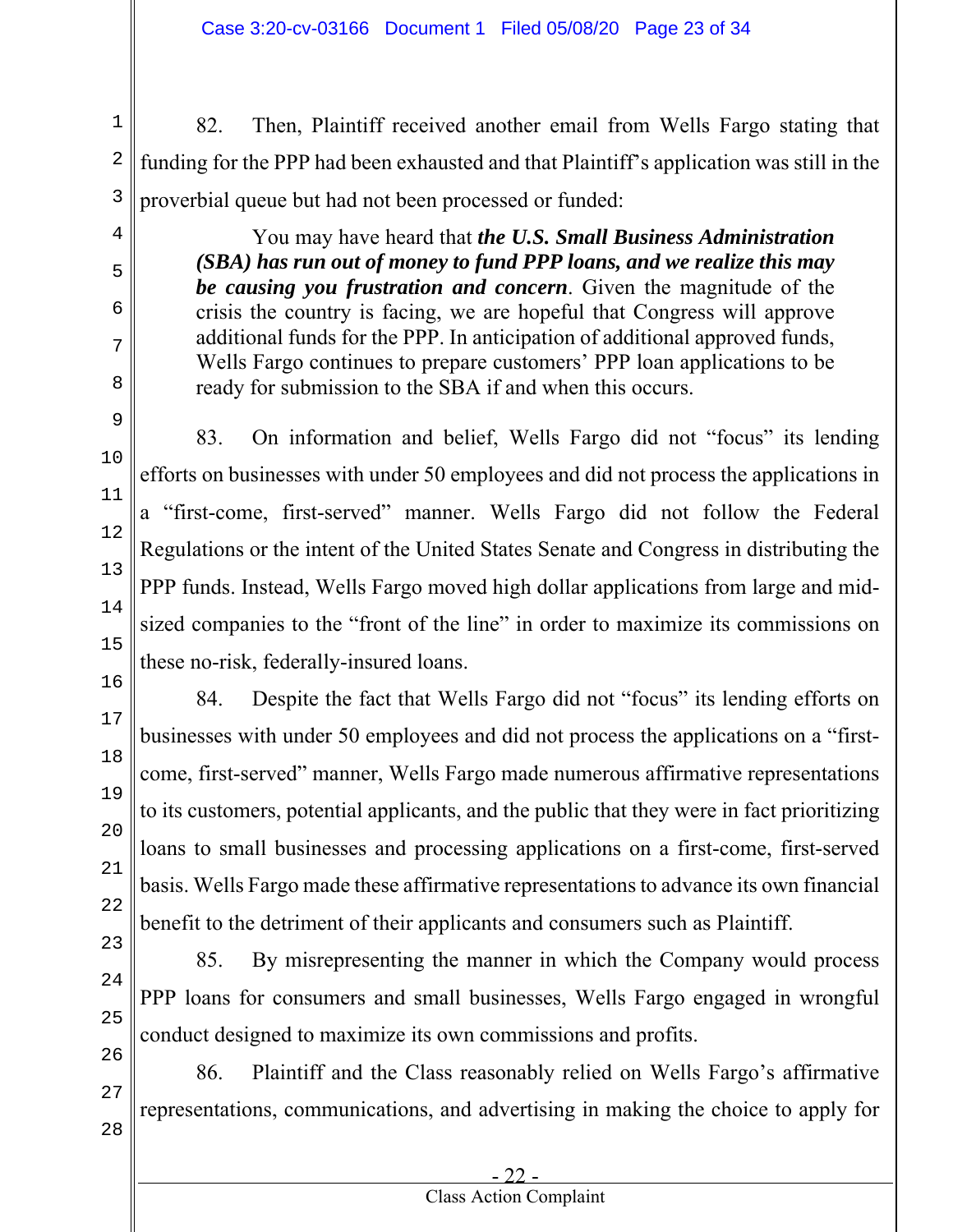1 2 3 4 5 6 7 their one PPP loan through Wells Fargo, not knowing that, contrary to those representations, Wells Fargo would prioritize large or "more important" borrowers, making it less likely that Plaintiff and the Class would be able to obtain a loan through the PPP. As a result of their reliance on Wells Fargo's representations, Plaintiff and the Class suffered economic harm. Had Plaintiff and the Class known that Wells Fargo was prioritizing large loans, Plaintiff could have avoided the harm by applying for a loan at a different bank, such as a local community bank.

8 9 10 11 12 13 14 87. As a result of the conduct of Wells Fargo, Plaintiff's business suffered financial harm and lost the opportunity to obtain funding that was likely to be forgiven by the federal government, lost the value of the available PPP funds, lost access to critically-needed capital during the worst recession in decades, could not make payroll, and was forced to lay off talented and hardworking employees that Plaintiff had invested valuable resources in, and generally lost economic opportunities to conduct business due to lack of operating capital.

**CLASS ACTION ALLEGATIONS** 

15

16 17 18 19 20 21 22 88. Plaintiff brings this action on behalf of himself and a class defined as follows: All individuals and small businesses in the United States that met the criteria for receiving a loan under the PPP and who timely applied for a PPP loan through Wells Fargo, but whose applications were not processed and/or who were not issued loans by Wells Fargo. Plaintiff also brings this action on behalf of a Subclass defined as all individuals and small businesses in the State of California who are class members.

23 24 25 26 89. Excluded from the Class are defendants and their families, the officers and directors and affiliates of defendants, at all relevant times, members of their immediate families and their legal representatives, heirs, successors, or assigns and any entity in which defendants have or had a controlling interest.

27 28 90. The members of the Class and Subclass are so numerous that joinder of all members is impracticable. While the exact number of Class members is unknown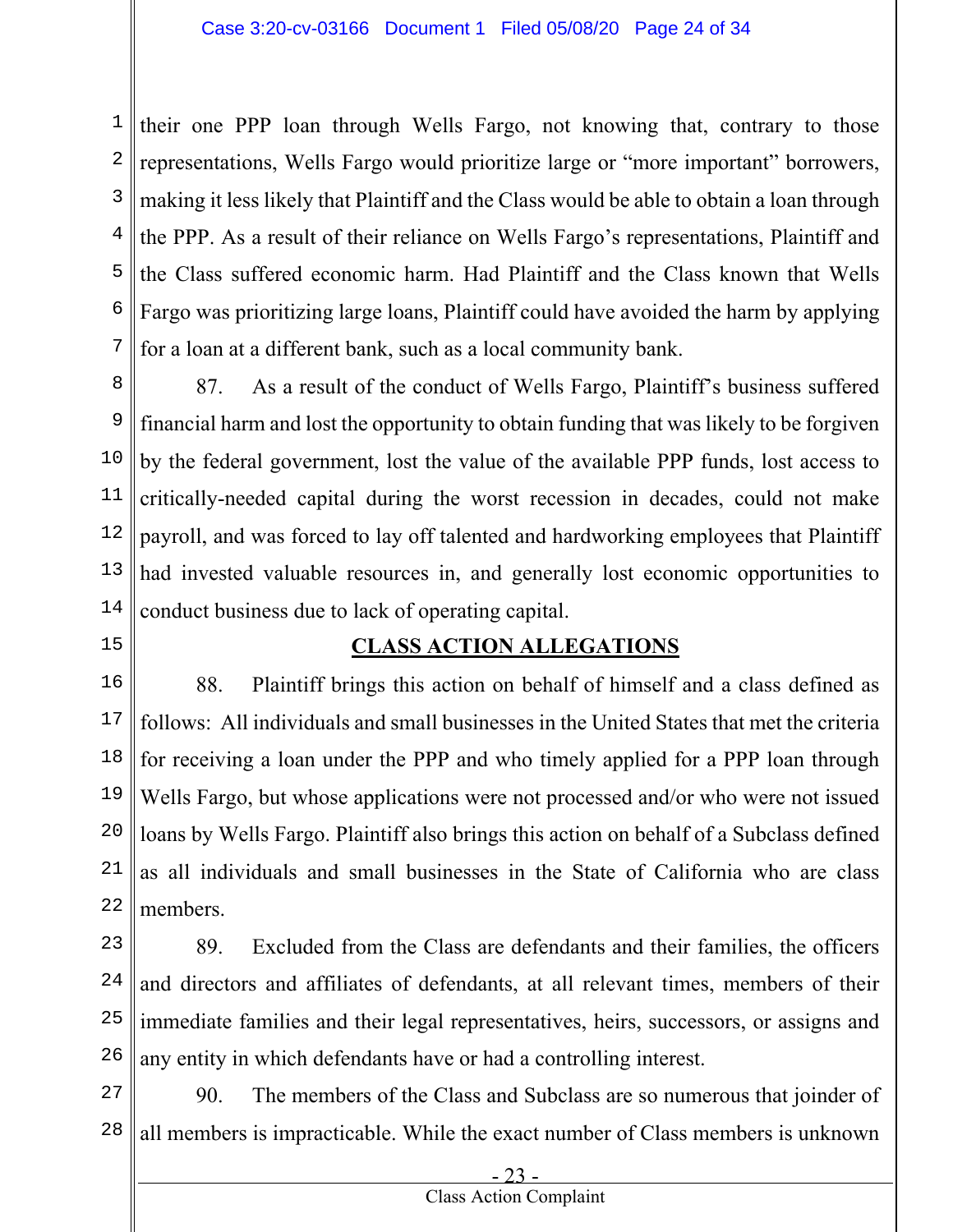1 2 3 4 5  $\parallel$  to Plaintiff at this time and can only be ascertained through appropriate discovery, Plaintiff believes that there are thousands of members in the proposed Class. Members of the Class and Subclass may be identified from records maintained by Wells Fargo since the Company received written applications for PPP loans from all Class and Subclass members.

6 7 8 91. Plaintiff's claims are typical of the claims of the members of the Class as all members of the Class are similarly affected by defendants' wrongful conduct in violation of state law that is complained of herein.

9 10 11 92. Plaintiff will fairly and adequately protect the interests of the members of the Class and Subclass and has retained counsel competent and experienced in class action litigation.

12 13 14 15 93. Common questions of law and fact exist as to all members of the Class and Subclass and predominate over any questions solely affecting individual members of the Class. Among the questions of law and fact common to the Class and Subclass are:

16 17 (a) whether defendants agreed to comply with the terms of the PPP loan program and regulations governing the program;

18 19 (b) whether defendants agreed to process PPP loan applications on a first-come, first-served basis;

20 21 22 (c) whether defendants failed to disclose to Plaintiff and Class members the fact that Wells Fargo was prioritizing certain loan applications and not processing all applications based on the time received; and

23 24 (d) to what extent the members of the Class have sustained damages and the proper measure of damages.

25 26 27 28 94. A class action is superior to all other available methods for the fair and efficient adjudication of this controversy since joinder of all members is impracticable. Furthermore, as the damages suffered by individual Class members may be relatively small, the expense and burden of individual litigation make it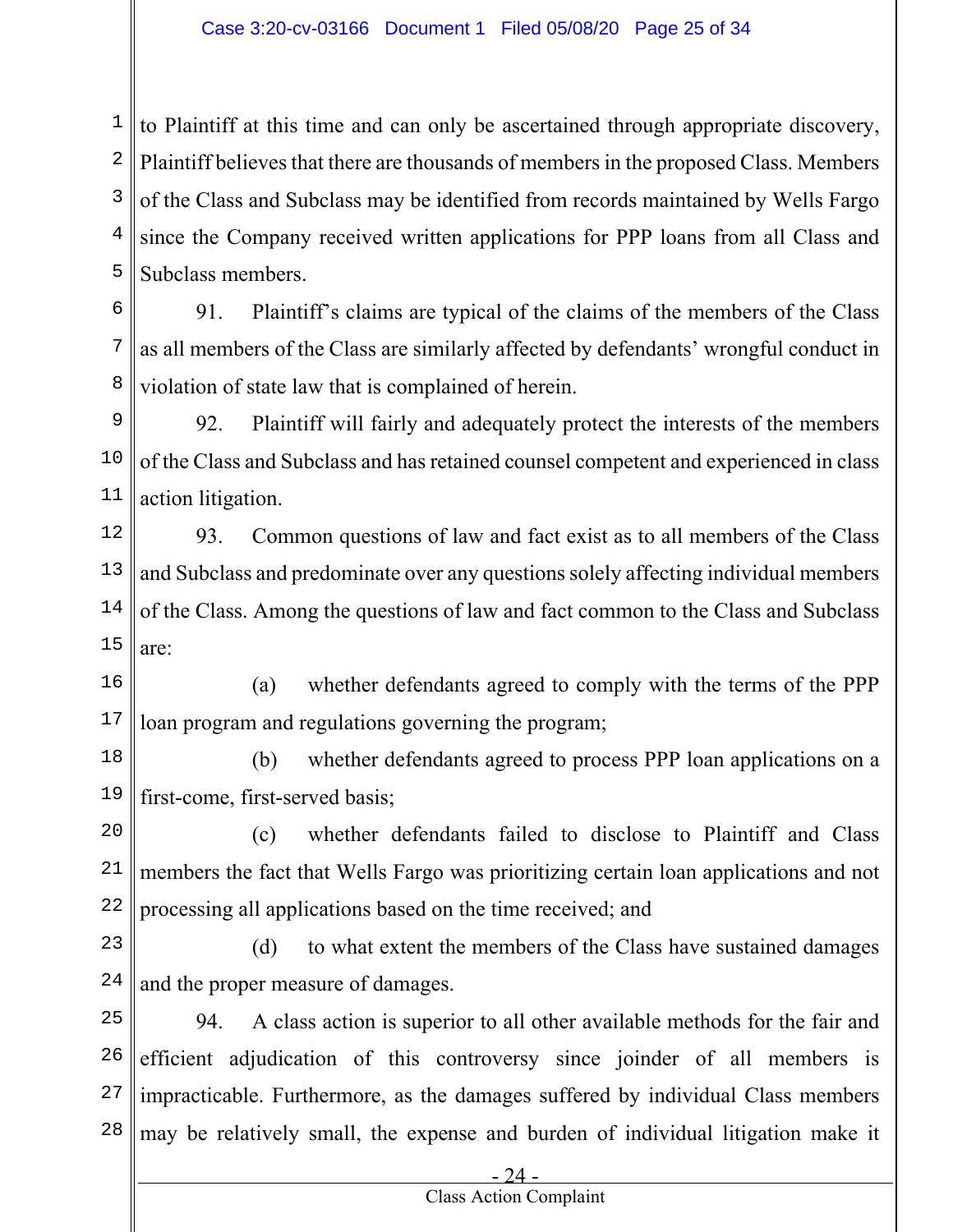1 2 impossible for members of the Class to individually redress the wrongs done to them. There will be no difficulty in the management of this action as a class action.

# 3 4

# **CAUSES OF ACTION**

### **First Cause of Action On Behalf of Plaintiff and the Class for Violation of California Civil Code § 1710**

95. Plaintiff incorporates and re-alleges each and every allegation set forth above as if fully set forth herein.

96. Defendants were obligated to tell Plaintiff and the other Class members of all information Defendants possessed that was material to Plaintiff's and the other Class members' interests.

97. In addition, once Defendants communicated certain facts to Plaintiff and the Class, they were required to disclose additional facts necessary to avoid misleading Plaintiff and the Class. As alleged herein, Defendants issued press releases and statements to the public at the time that the Federal Reserve restrictions were lifted so that Wells Fargo could participate in the PPP loan program to the effect that Wells Fargo intended to prioritize small businesses with fewer than 50 employees, that Wells Fargo would comply with the terms of the PPP loan program, and that Wells Fargo would process PPP loans on a first-come, first-served basis.

98. At the same time, Defendants failed to disclose to Plaintiff and the Class that Wells Fargo did not intend to fulfill its promises, did not intend to adhere to the PPP regulations, did not intend to process PPP loans on a first-come, first-served basis, and intended to prioritize higher value loans and/or "more important" customers.

99. During the Class Period, Defendants intentionally concealed such material facts from Plaintiff and the Class with the intent to defraud Plaintiff and the Class. Defendants knew that Plaintiff and the Class would not have submitted their PPP loan applications to Wells Fargo if the true facts were disclosed, and instead that Plaintiff and the Class would have selected a different bank. Defendants thus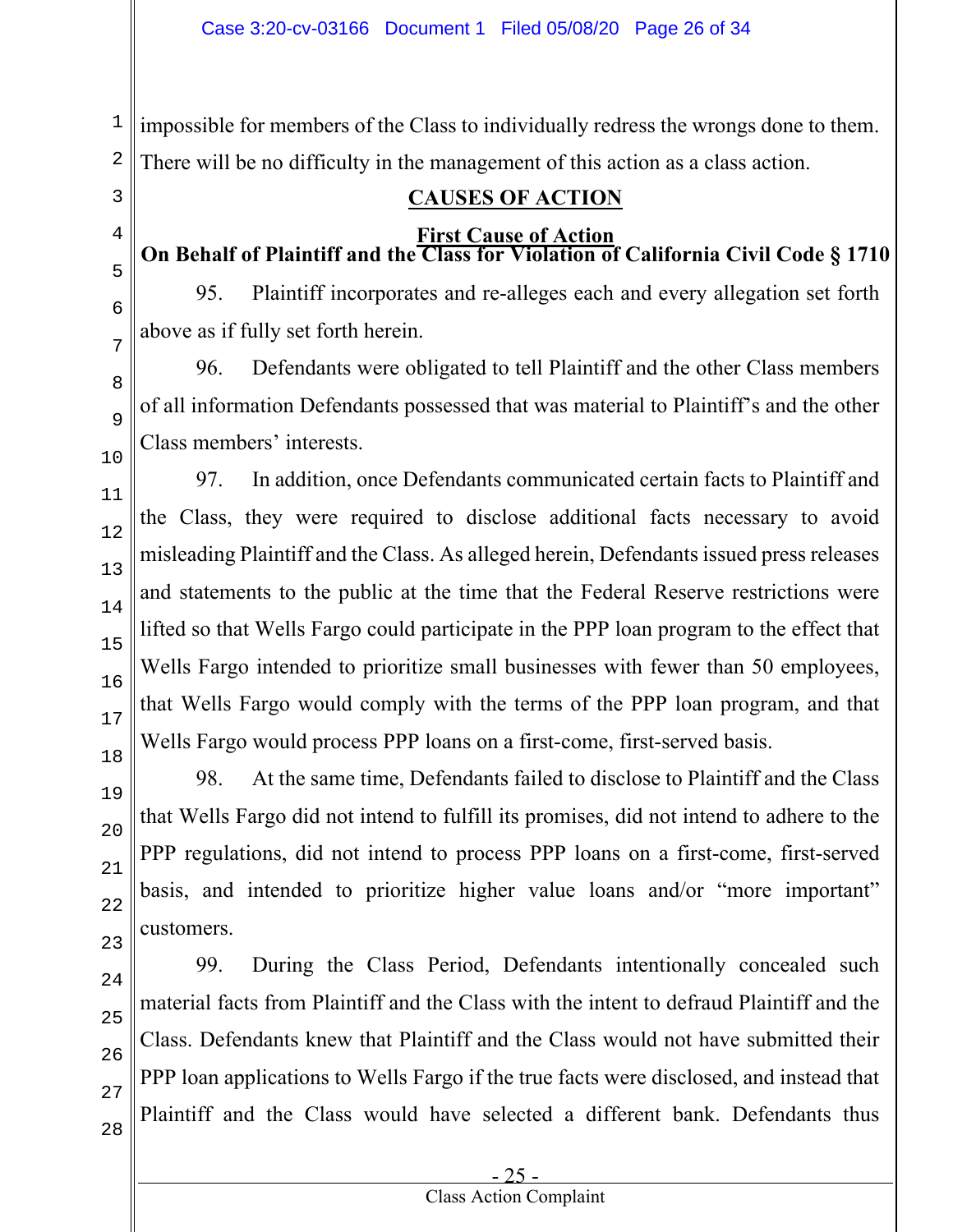1 2 concealed the facts in order to wrongfully induce Plaintiff and the Class to enter into such transactions.

3 4 5 6 7 8 100. Plaintiff and other members of the Class were unaware of these concealed facts, and had no means of ascertaining such concealed facts. Moreover, these concealed facts were highly material to Plaintiff and other members of the Class, and Plaintiff and other members of the Class would not have retained Defendants to act as their bank to process their PPP loan application had Defendants disclosed the true facts.

9 10 11 101. Defendants benefitted from their wrongdoing because they obtained higher commissions and profits from the PPP loan program than they would have had they complied with the law.

12 13 102. As a result of Defendants' concealment of these material facts, Plaintiff and other members of the Class have been injured.

- 14
- 15

### **Second Cause of Action On Behalf of Plaintiff and the Class for Unjust Enrichment**

16 17 103. Plaintiff incorporates and re-alleges each and every allegation set forth above as if fully set forth herein.

18 19 104. By their wrongful acts and omissions, Defendants were unjustly enriched at the expense of, and to the detriment of, Plaintiff and the Class.

 $20$ 21 22 23 105. During the relevant period, Defendants received unlawful commissions or profits relating to the PPP loan program as a result of prioritizing higher dollar loan applications and by failing to adhere to their own representations and the regulations governing the PPP loan program.

24

25

106. Plaintiff and the Class were harmed because their applications were not processed in the order they were received and they did not receive PPP loan proceeds.

26 27 107. Plaintiff and the Class seek an order from this Court mandating disgorgement of the unjust enrichment received by each defendant.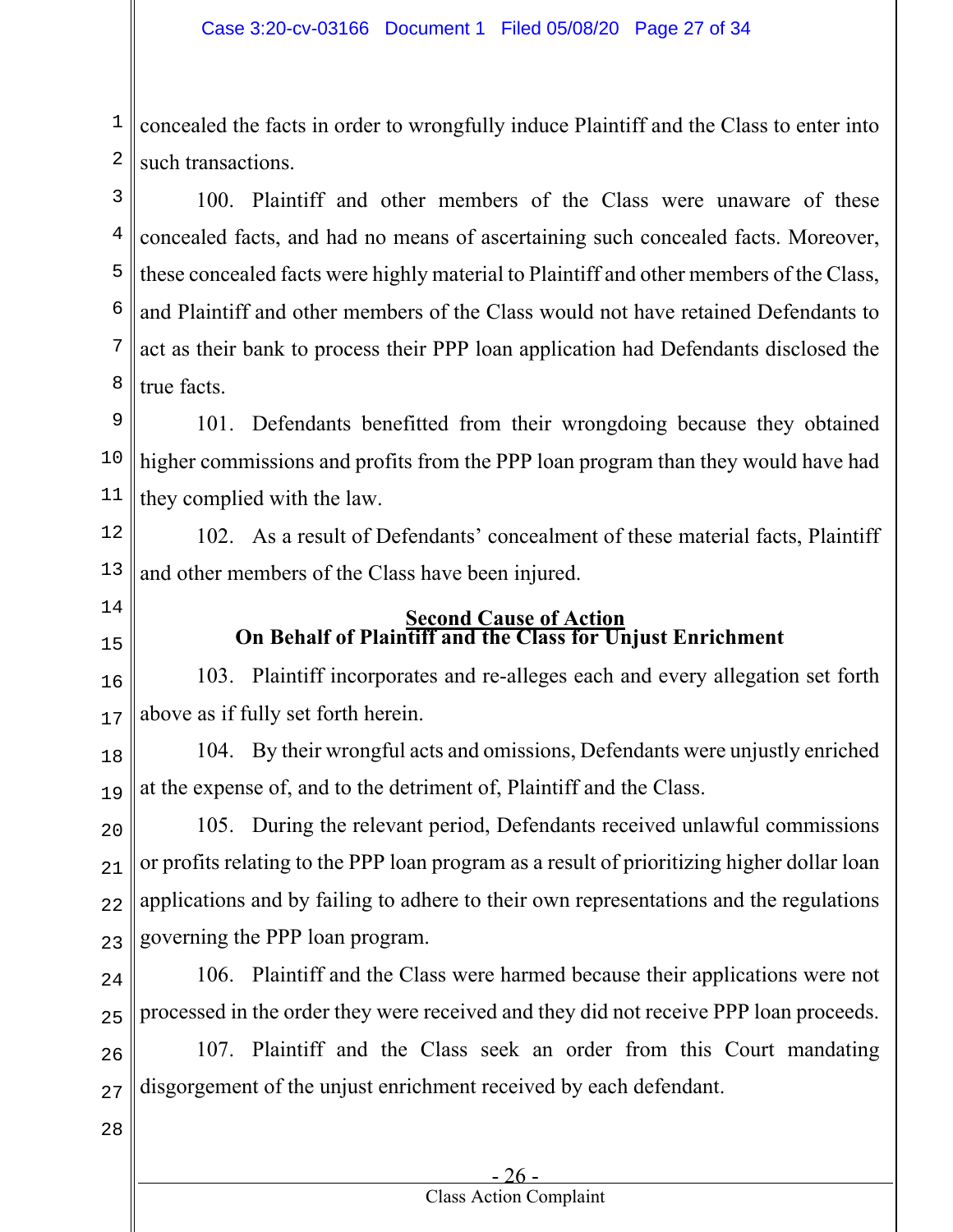### **Third Cause of Action On Behalf of Plaintiff and the Class for an Accounting**

108. Plaintiff incorporates and re-alleges each and every allegation set forth above as if fully set forth herein.

109. At all relevant times Defendants solicited PPP loan applications from Plaintiff and the Class.

110. During the Class Period, Defendants obtained more commissions and profits while acting as a banker and banking agent for Plaintiff and the Class with respect to the PPP loan application process.

10 11 12 111. Plaintiff and the Class seek an accounting from Defendants to identify all profits, commissions, and compensation received from third parties during the Class Period related to the PPP loan program.

13 14 15 112. Plaintiff and the Class seek a constructive trust over all the profits, commissions, and compensation received by Defendants during the Class Period related to the PPP loan program.

16

1

2

3

4

5

6

7

8

9

17

**Fourth Cause of Action On Behalf of Plaintiff and the Subclass for Violation of the "Unfair" Prong of the UCL, California Business & Professions Code §§ 17200,** *et seq***.** 

18 19 113. Plaintiff hereby incorporates by reference the foregoing allegations as if fully set forth herein.

20 21 114. Plaintiff asserts this cause of action on behalf of himself and members of the Subclass.

22 23 24 25 115. The California Unfair Competition Law (hereinafter "UCL") defines unfair business competition to include any "unlawful, unfair or fraudulent" act or practice, as well as any "unfair, deceptive, untrue or misleading" advertising. CAL. BUS. & PROF. CODE § 17200.

26 27 28 116. A business act or practice is "unfair" under the UCL if the reasons, justifications and motives of the alleged wrongdoer are outweighed by the gravity of the harm to the alleged victims.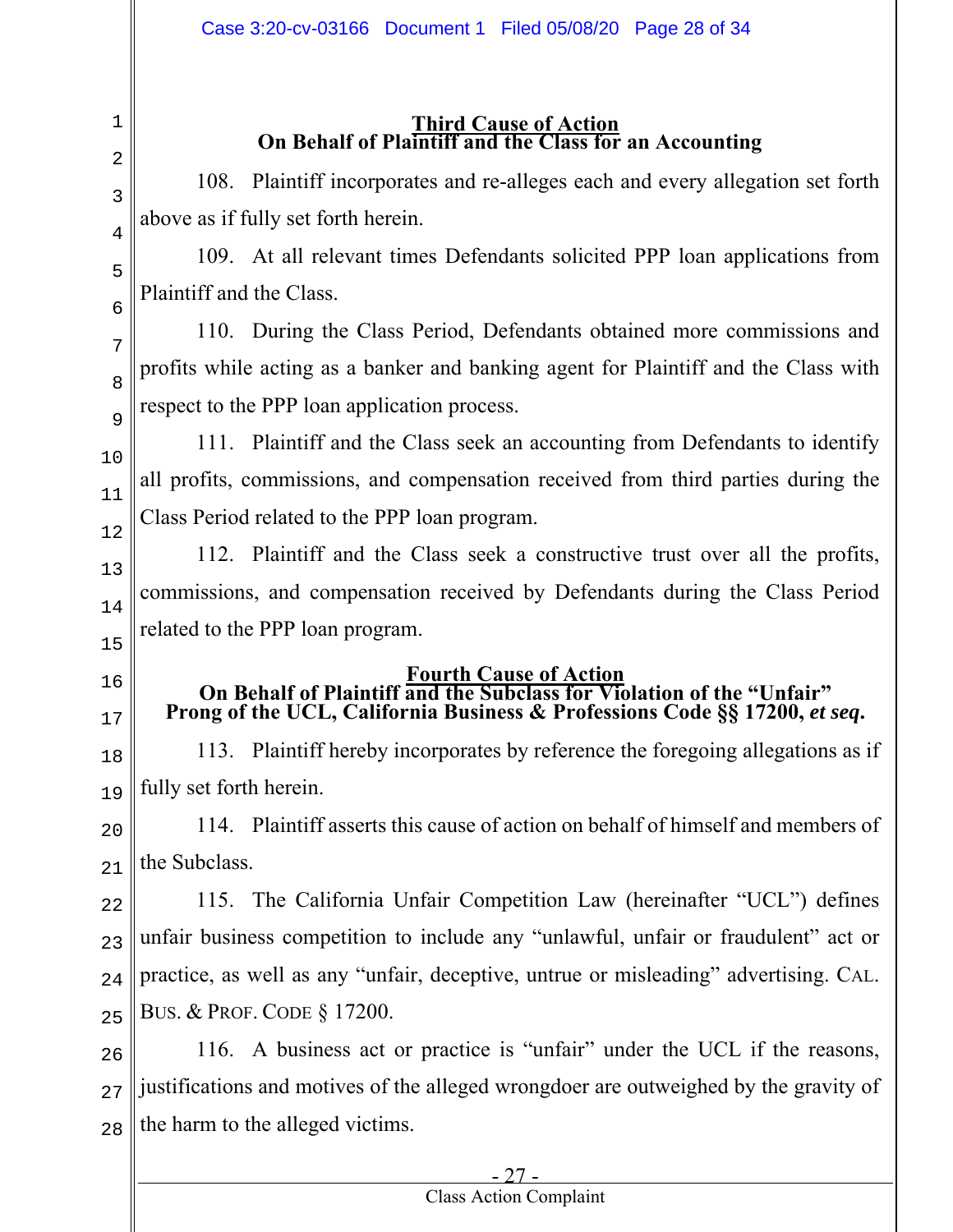1 2 3 4 5 6 117. Defendants violated the "unfair" prong of the UCL by subverting both the process and the intent of PPP loans by prioritizing large borrowers to the detriment of the "small business" applicants the funds were intended to support. Further, they made misrepresentations to their PPP applicants and the public about the process which unfairly induced applicants to apply with Defendants, thereby resulting in an unjust financial benefit to Defendants at the expense of Plaintiff and the Class.

7 8 9 10 11 118. Defendants' acts and practices were unfair because they misled Plaintiff and the other members of the Class to falsely believe that Defendants were focused on serving small businesses when they were not, and that the PPP loan applications were processed fairly and "first-come, first-served" based on the program criteria when they were not.

12 13 14 15 16 119. The gravity of the harm to members of the Class resulting from these unfair acts and practices outweighed any conceivable reasons, justifications, and/or motives the Defendants had to profit from PPP loans. By committing the acts and practices alleged above, Defendants engaged in unfair business practices within the meaning of California Business & Professions Code § 17200, *et seq*.

17 18 19 20 21 22 120. Through its unfair acts and practices, Defendants have improperly obtained money and property directly or indirectly from Plaintiff and the Class. As such, Plaintiff requests that this Court cause Defendants to disgorge their profits and money to Plaintiff and all Class Members, and to enjoin Defendants from continuing to violate the UCL as discussed herein and/or from violating the UCL in the future, most notably if this program is funded again.

23

24

- 
- **Fifth Cause of Action On Behalf of Plaintiff and the Subclass for Violation of the "Fraudulent" Prong of the UCL, California Business & Professions Code §§ 17200,** *et seq***.**

25 26 121. Plaintiff hereby incorporates by reference the foregoing allegations as if fully set forth herein.

- 27
- 28

#### - 28 - Class Action Complaint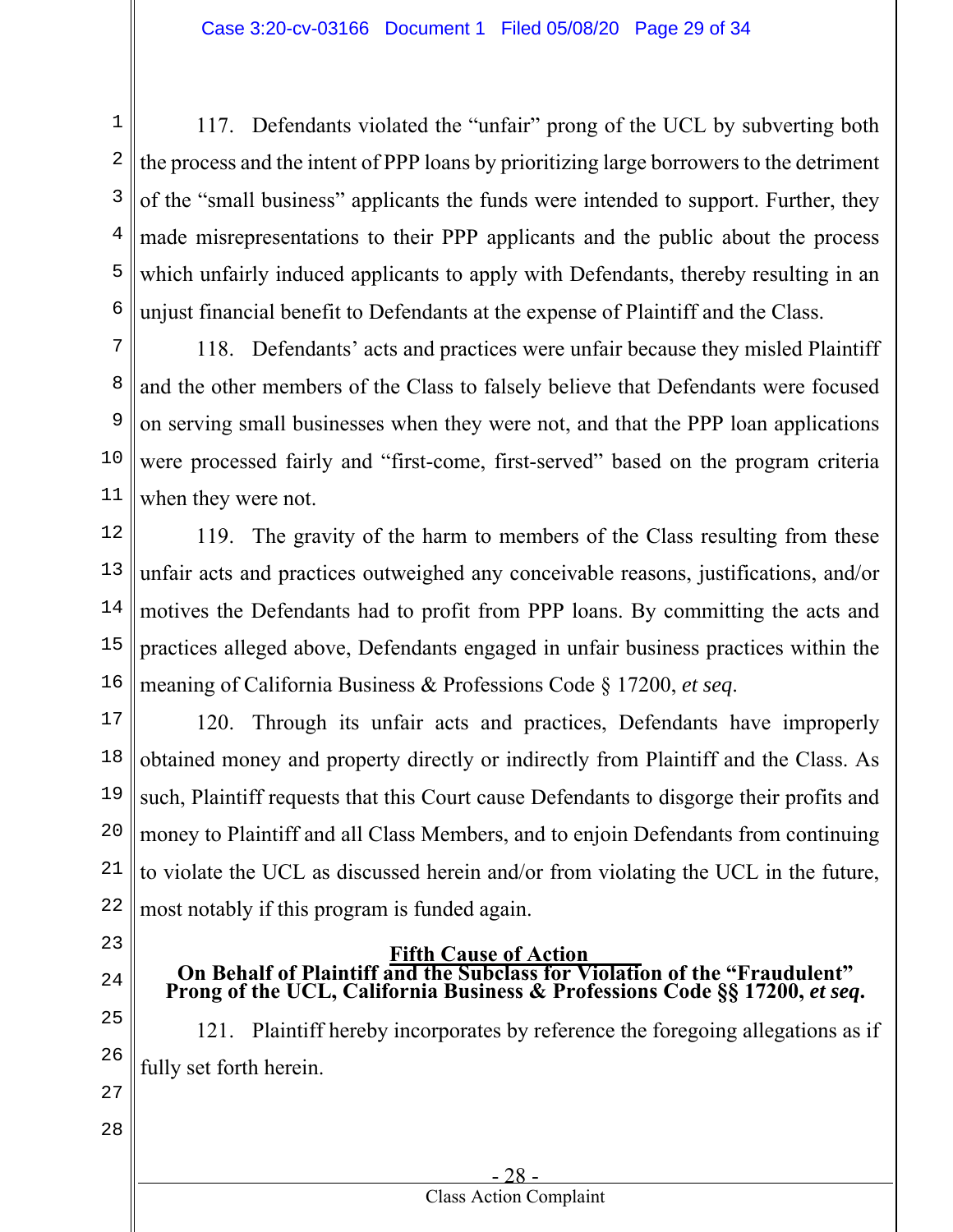1 2 3 122. The UCL defines unfair business competition to include any "unlawful, unfair or fraudulent" act or practice, as well as any "unfair, deceptive, untrue or misleading" advertising. CAL. BUS. & PROF. CODE § 17200.

4 5 123. A business act or practice is "fraudulent" under the UCL if it is likely to deceive members of the public.

6 7 8 9 10 11 124. As set forth above, the Defendants' conduct included affirmative representations about the loan approval process and the "focus" and "priorities" of the bank in processing and funding PPP loans which were not true. Those representations were made with the intent to generate business from Plaintiff and the Class and to induce consumers to reasonably rely on those representations and choose Defendants when making their decision about who to seek a PPP loan from.

12 13 14 15 125. Defendants deceived Plaintiff and the Class by failing to disclose that Defendants did not intend to process PPP applications on a first-come, first-served basis and that Defendants intended to prioritize existing clients of the bank and those clients with bigger accounts and/or higher loan value applications.

16 17 18 19 20 21 22 23 24 25 126. Defendants' acts and practices as described herein have deceived Plaintiff and the Class and were highly likely to deceive members of the public. Specifically, in deciding with which bank should he apply for a PPP loan, Plaintiff relied upon Defendants' misleading and deceptive representations regarding the bank's loan application and approval process. Each of these factors played a substantial role in Plaintiff's decision to apply with Defendants, and Plaintiff would not have applied for a PPP loan with Defendants in the absence of Defendants' misrepresentations, and instead would have applied at a different bank. Plaintiff has suffered monetary and economic loss as a direct result of Defendants' practices described above.

26 27 28 127. As a result of the conduct described above, Defendants have been unjustly enriched at the expense of Plaintiff and members of the Class. Specifically, Defendants have been unjustly enriched by obtaining more revenues and profits than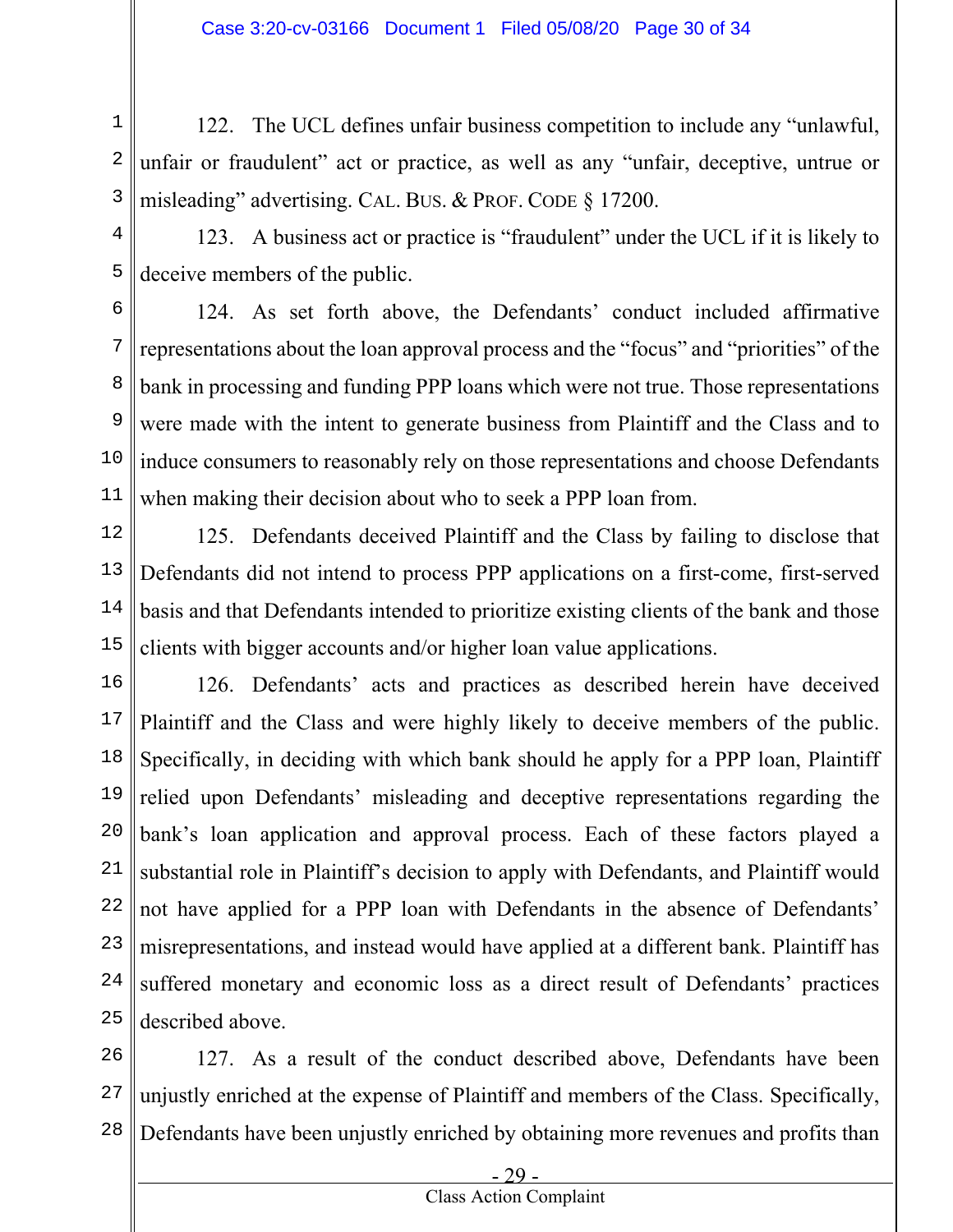1 2 3 4 5 6 7 8 9 10 11 they would not otherwise have obtained absent their false, misleading and deceptive conduct. Had Defendants processed the PPP loan applications in accordance with the SBA and Treasury regulations and guidance, Defendants would have earned lower commissions and profits. Taxpayers such as Plaintiff fund the federal government and thus Defendants obtained money or property from Plaintiff. In addition, Defendants wrongfully deprived Plaintiff of PPP loan proceeds Plaintiff was entitled to by their wrongful conduct, and thus engaged in an illicit trade, pursuant to which they deprived Plaintiff of the loan proceeds to which Plaintiff was entitled (which would be a grant, not a loan, so long as Plaintiff used at least 75% of the money to continue making payroll during the eight-week period following receipt of the loan proceeds) in exchange for higher commissions for themselves.

12 13 14 15 16 17 128. Through their unfair acts and practices, Defendants have improperly obtained money and commissions directly or indirectly from Plaintiff and at the expense of Plaintiff and the Class. As such, Plaintiff requests that this Court cause Defendants to disgorge the unfair commissions and money to Plaintiff and all Class Members, and to enjoin Defendants from continuing to violate the UCL as discussed herein and/or from violating the UCL in the future.

- 18
- 19

20

21

23

#### **Sixth Cause of Action On Behalf of Plaintiff and the Subclass for Violation of the "Unlawful"**

# Prong of the UCL, California Business & Professions Code §§ 17200, *et seq*.

129. Plaintiff hereby incorporates by reference the foregoing allegations as if fully set forth herein.

22 24 130. The UCL defines unfair business competition to include any "unlawful, unfair or fraudulent" act or practice, as well as any "unfair, deceptive, untrue or misleading" advertising. CAL. BUS. & PROF. CODE § 17200.

25 26 131. A business act or practice is "unlawful" under the UCL if it violates any other law or regulation.

27 28

 $-30$ 

### Class Action Complaint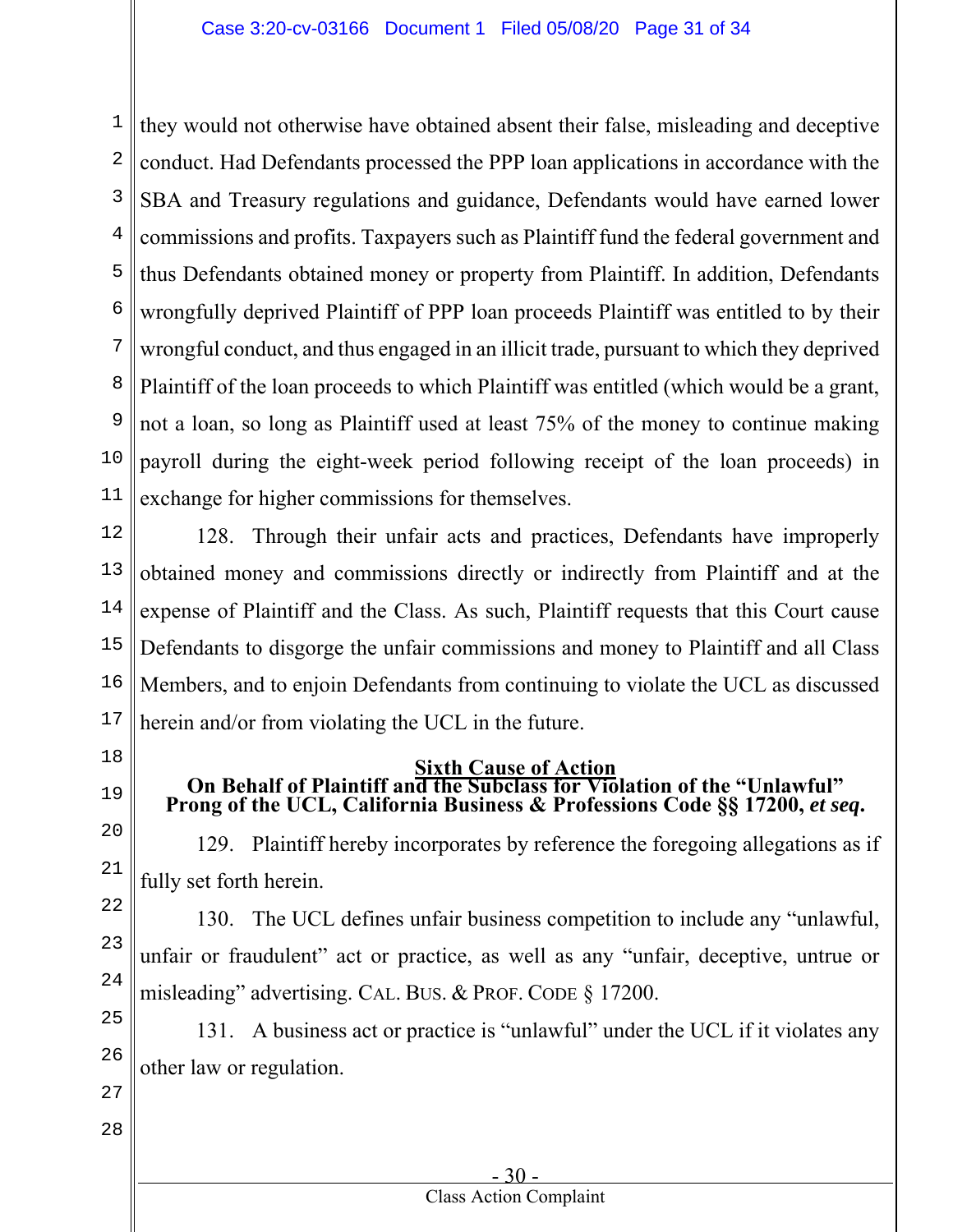1 2 3 4 5 132. The Small Business Administration Regulations that govern the PPP funds, specifically SBA Interim Final Rule § *m*. [Docket No. SBA-2020-0015] 13 CFR Part 120, Business Loan Program Temporary Changes; Paycheck Protection Program, RIN 3245-AH34, mandated that the funds be distributed "first come, first served."

6 7 8 133. Defendants have engaged in "unfair" and "deceptive" representations to the public and their loan applicants as set forth above, including by making false statements of material fact with respect to the PPP application process.

9 10 11 12 13 134. Defendants have further intentionally disregarded their legal requirement to process PPP loan applications and distribute PPP funds on a "firstcome, first-served" basis and in fact prioritized large businesses and allowed them to "cut the line" to the detriment of small business applicants and the members of the Class.

14 15 16 17 18 19 135. Through its unfair acts and practices, Defendants have improperly obtained money directly or indirectly from Plaintiff and the Class at the expense of Plaintiff and the Class. As such, Plaintiff requests that this Court cause Defendants to disgorge their unfair commissions and profits to Plaintiff and all Class Members, and to enjoin Defendants from continuing to violate the UCL, and/or from violating the UCL in the future.

20

- 21
- 22
- 

**Seventh Cause of Action On Behalf of Plaintiff and the Subclass for California Business & Professions Code Sections**  $\S\$  **17500,** *et seq***.** 

23 24 136. Plaintiff hereby incorporates by reference the foregoing allegations as if fully set forth herein.

25 26 27 137. The California False Advertising Law prohibits unfair, deceptive, untrue, or misleading communications and statements, including, but not limited to, false statements as to the nature of services to be provided.

28

#### - 31 - Class Action Complaint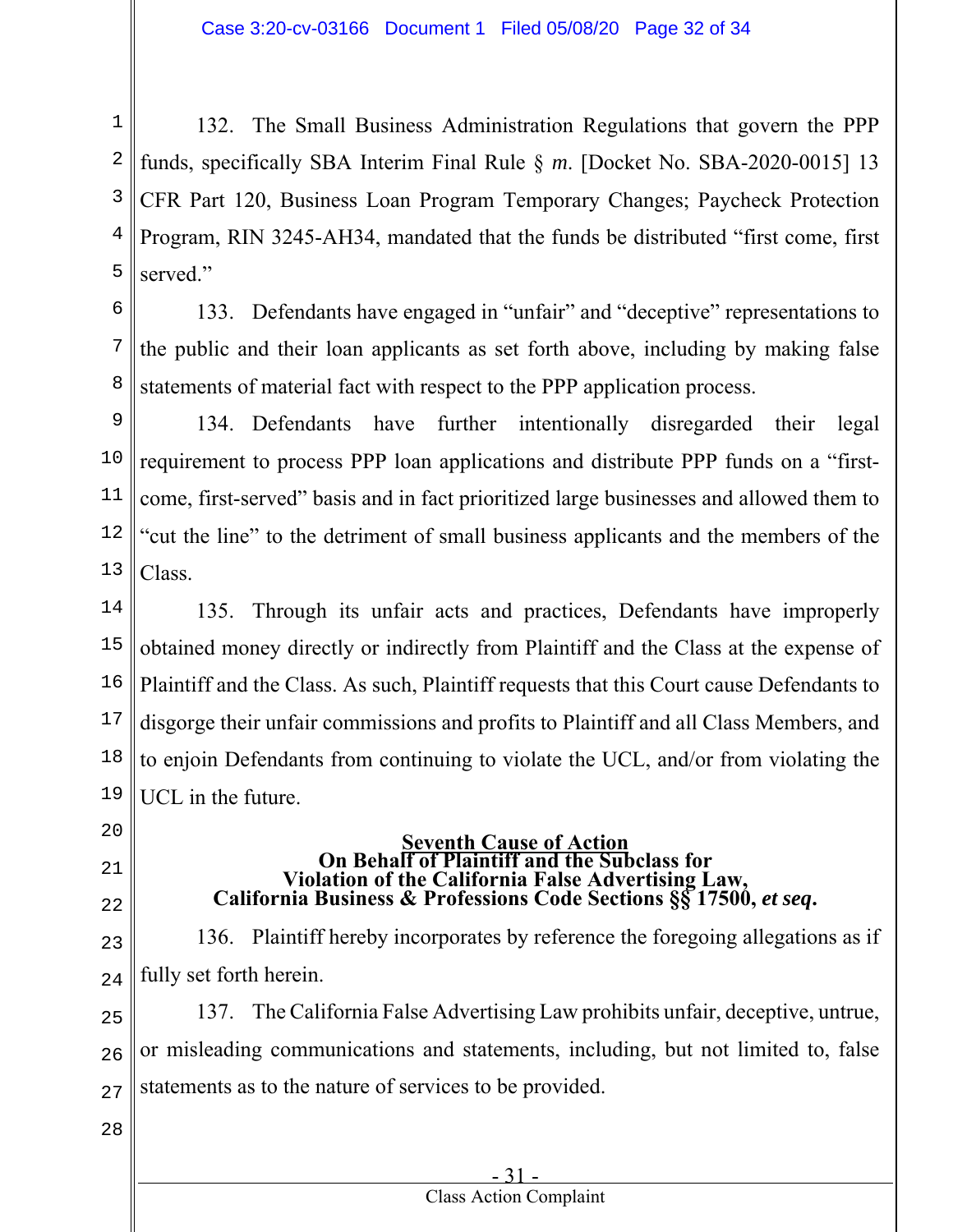1 2 3 4 5 6 7 8 138. Defendants made or caused one another to make false and misleading representations to Plaintiff and Class Members concerning the nature of the services they would be providing as PPP loan administrators. Defendants knew, or should have known, that the PPP applications would not be processed on a "first-come, first-served basis" and yet they represented to the contrary to their customers and to the public. Further, Defendants knew or should have known that the "focus" of the bank was not on facilitating loans to small businesses with, for example, less than 50 employees, yet they represented the contrary to the public and their customers.

9 10 11 12 139. Among other things, in advertising their services to Plaintiff, Defendants directly represented, even after Plaintiff submitted the PPP application, that "We are working through the queue in the order in which customers submitted their initial interest."

13 14 15 16 17 18 19 140. Through its false representations and unfair acts and practices, Defendants have improperly obtained money and property directly or indirectly from Plaintiff and the Class and at the expense of Plaintiff and the Class. As such, Plaintiff requests that this Court cause Defendants to disgorge their commissions and profits from the PPP program to Plaintiff and all Class Members, and to enjoin Defendants from continuing to violate the UCL as discussed herein and/or from violating the UCL in the future.

20

## **PRAYER FOR RELIEF**

21 22 WHEREFORE, Plaintiff, individually and on behalf of the Class and Subclass, prays for the following relief:

23 24 25 A. For an order certifying the Class and Subclass as defined above, appointing Plaintiff as representative for the Class and Subclass, and appointing Plaintiff's counsel as counsel for the Class and Subclass;

26

B. For an order declaring Defendants' actions to be unlawful;

27 28 C. For declaratory and equitable relief to Plaintiff and other members of the Class and Subclass;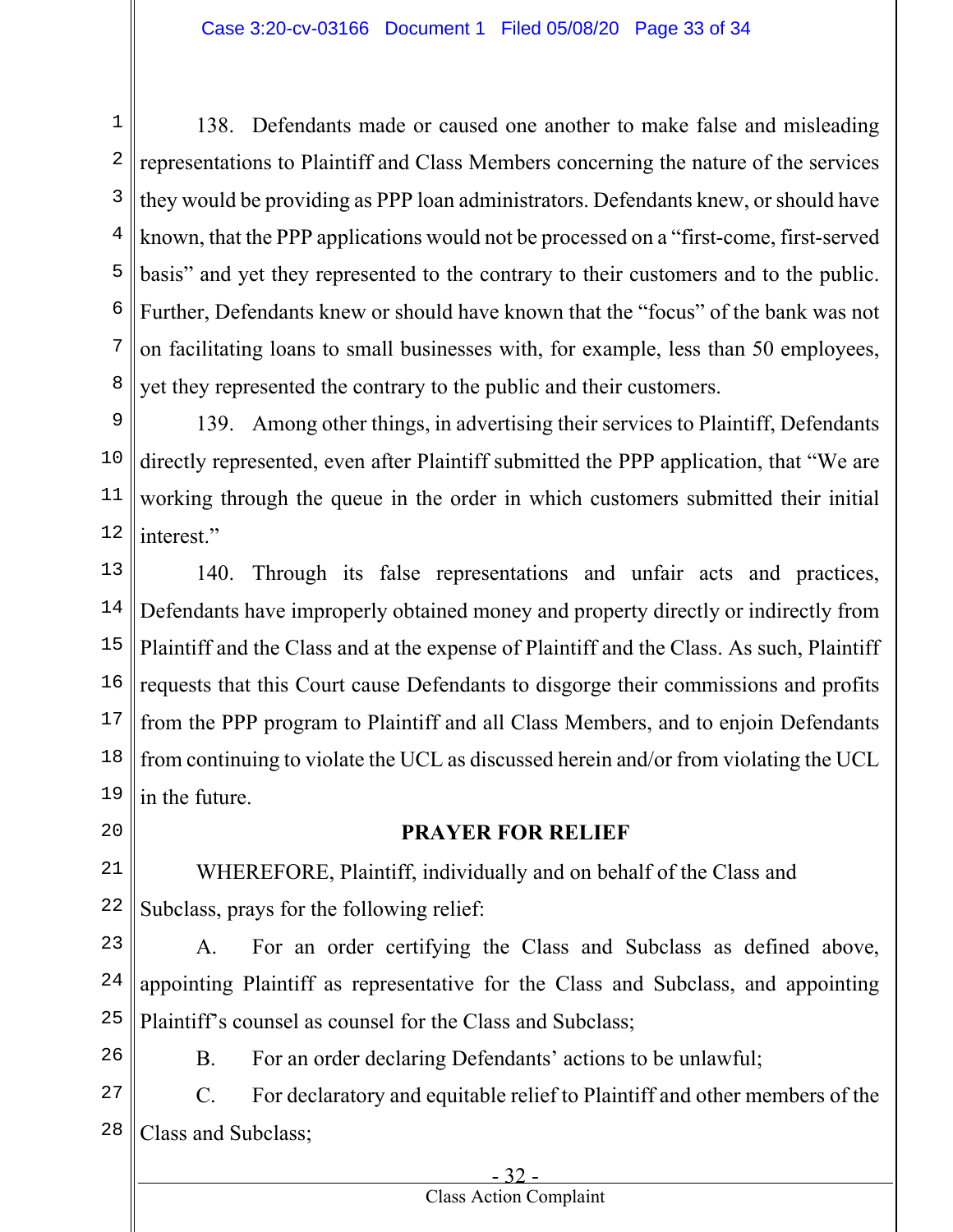| $1\,$ | D.                           | For injunctive relief prohibiting Defendants from engaging in the                      |  |  |  |  |  |  |  |  |
|-------|------------------------------|----------------------------------------------------------------------------------------|--|--|--|--|--|--|--|--|
| 2     | misconduct described herein; |                                                                                        |  |  |  |  |  |  |  |  |
| 3     | E.                           | For an award of all recoverable compensatory, statutory, and other                     |  |  |  |  |  |  |  |  |
| 4     |                              | damages sustained by Plaintiff and the members of the Class and Subclass, including    |  |  |  |  |  |  |  |  |
| 5     |                              | disgorgement, unjust enrichment, and all other available relief under applicable law;  |  |  |  |  |  |  |  |  |
| 6     | $F_{\cdot}$                  | For an award of treble damages pursuant to any other applicable law;                   |  |  |  |  |  |  |  |  |
| 7     | G.                           | For an award of punitive damages pursuant to applicable law;                           |  |  |  |  |  |  |  |  |
| 8     | Η.                           | For reasonable attorneys' fees and expenses as permitted by applicable                 |  |  |  |  |  |  |  |  |
| 9     |                              | statutes and law, including, but not limited to, Code of Civil Procedure $\S 1021.5$ ; |  |  |  |  |  |  |  |  |
| 10    | Ι.                           | For taxable costs;                                                                     |  |  |  |  |  |  |  |  |
| 11    | J.                           | For pre and post-judgment interest as allowed by law; and                              |  |  |  |  |  |  |  |  |
| 12    | K.                           | For any other relief the Court deems just.                                             |  |  |  |  |  |  |  |  |
| 13    |                              | <b>JURY TRIAL DEMANDED</b>                                                             |  |  |  |  |  |  |  |  |
| 14    |                              | Plaintiff requests a trial by jury of all claims that are so triable.                  |  |  |  |  |  |  |  |  |
| 15    |                              | DATED: May 8, 2020<br>Respectfully submitted,                                          |  |  |  |  |  |  |  |  |
| 16    |                              | BOTTINI & BOTTINI, INC.                                                                |  |  |  |  |  |  |  |  |
| 17    |                              | Francis A. Bottini, Jr.                                                                |  |  |  |  |  |  |  |  |
| 18    |                              | Albert Y. Chang<br>Yury A. Kolesnikov                                                  |  |  |  |  |  |  |  |  |
| 19    |                              | s/ Francis A. Bottini, Jr.                                                             |  |  |  |  |  |  |  |  |
| 20    |                              | Francis A. Bottini, Jr.                                                                |  |  |  |  |  |  |  |  |
| 21    |                              | 7817 Ivanhoe Avenue, Suite 102<br>La Jolla, CA 92037                                   |  |  |  |  |  |  |  |  |
| 22    |                              | Telephone: (858) 914-2001<br>Facsimile: (858) 914-2002                                 |  |  |  |  |  |  |  |  |
| 23    |                              | Email:<br>fbottini@bottinilaw.com                                                      |  |  |  |  |  |  |  |  |
| 24    |                              | achang@bottinilaw.com<br>ykolesnikov@bottinilaw.com                                    |  |  |  |  |  |  |  |  |
| 25    |                              | Attorneys for Plaintiff and                                                            |  |  |  |  |  |  |  |  |
| 26    |                              | the Proposed Class and Subclass                                                        |  |  |  |  |  |  |  |  |
| 27    |                              |                                                                                        |  |  |  |  |  |  |  |  |
| 28    |                              |                                                                                        |  |  |  |  |  |  |  |  |
|       |                              | $-33-$<br><b>Class Action Complaint</b>                                                |  |  |  |  |  |  |  |  |
|       |                              |                                                                                        |  |  |  |  |  |  |  |  |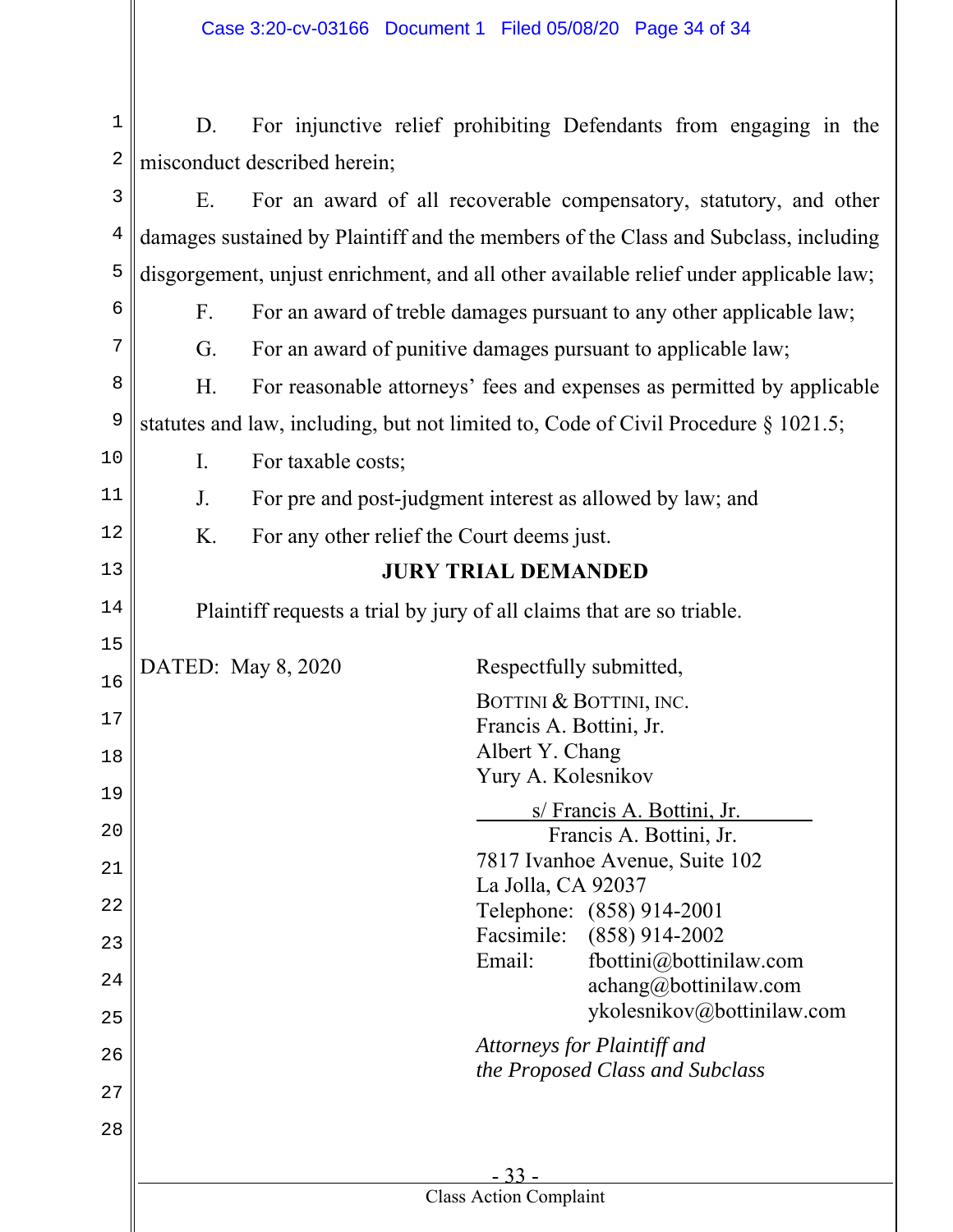# JS-CAND 44 (Rev. 07/19) **Case 3:20-cv-03166** Document 1-1 Filed 05/08/20 Page 1 of 2

The JS-CAND 44 civil cover sheet and the information contained herein neither replace nor supplement the filing and service of pleadings or other papers as required by law, except as provided by local rules of court. This

| I. (a) PLAINTIFFS<br>SETO MARSELIAN, d/b/a BISTRO PAZZO, individually and on behalf of all<br>others similarly situated, |                                                                                                              |                                                                   |  | 1-10, inclusive.                                                       |                                                                                 |                      |     | DEFENDANTS WELLS FARGO BANK, N.A., and DOES WELLS FARGO & COMPANY, WELLS FARGO BANK, N.A., and DOES               |            |                       |
|--------------------------------------------------------------------------------------------------------------------------|--------------------------------------------------------------------------------------------------------------|-------------------------------------------------------------------|--|------------------------------------------------------------------------|---------------------------------------------------------------------------------|----------------------|-----|-------------------------------------------------------------------------------------------------------------------|------------|-----------------------|
| (b) County of Residence of First Listed Plaintiff ( <i>EXCEPT IN U.S. PLAINTIFF CASES</i> )<br>San Diego                 |                                                                                                              |                                                                   |  |                                                                        | County of Residence of First Listed Defendant<br>(IN U.Š. PLAINTIFF CASES ONLY) |                      |     |                                                                                                                   |            |                       |
|                                                                                                                          |                                                                                                              |                                                                   |  | NOTE:                                                                  | THE TRACT OF LAND INVOLVED.                                                     |                      |     | IN LAND CONDEMNATION CASES, USE THE LOCATION OF                                                                   |            |                       |
|                                                                                                                          | (c) Attorneys (Firm Name, Address, and Telephone Number)<br>Francis A. Bottini, Jr., Bottini & Bottini, Inc. | 7817 Ivanhoe Avenue, Suite 102, La Jolla, CA 92037; (858)914-2001 |  |                                                                        | Attorneys (If Known)                                                            |                      |     |                                                                                                                   |            |                       |
| Н.                                                                                                                       |                                                                                                              | <b>BASIS OF JURISDICTION</b> (Place an "X" in One Box Only)       |  | (For Diversity Cases Only)                                             |                                                                                 |                      |     | <b>III. CITIZENSHIP OF PRINCIPAL PARTIES</b> (Place an "X" in One Box for Plaintiff<br>and One Box for Defendant) |            |                       |
|                                                                                                                          |                                                                                                              |                                                                   |  |                                                                        |                                                                                 | <b>PTF</b>           | DEF |                                                                                                                   | <b>PTF</b> | <b>DEF</b>            |
|                                                                                                                          | U.S. Government Plaintiff                                                                                    | Federal Question<br>(U.S. Government Not a Party)                 |  | Citizen of This State                                                  |                                                                                 | $\times$ 1           |     | Incorporated or Principal Place<br>of Business In This State                                                      |            |                       |
|                                                                                                                          | U.S. Government Defendant $\times$ 4                                                                         | Diversity<br>(Indicate Citizenship of Parties in Item III)        |  | Citizen of Another State                                               |                                                                                 |                      | 2   | Incorporated and Principal Place<br>of Business In Another State                                                  | 5          | $\times$ 5            |
|                                                                                                                          |                                                                                                              |                                                                   |  | $C(L_{\text{max}} - L_{\text{max}} - L_{\text{max}} - L_{\text{max}})$ |                                                                                 | $\sim$ $\sim$ $\sim$ |     | $\Gamma$ and a $\Lambda$ and a $\sim$                                                                             |            | $\epsilon$ $\epsilon$ |

Foreign Country

Citizen or Subject of a 3 3 Foreign Nation 6 6 6

#### **IV. NATURE OF SUIT** (Place an "X" in One Box Only)

| <b>CONTRACT</b>                      |                                                       | <b>TORTS</b>                                                                                                   | <b>FORFEITURE/PENALTY</b>                      | <b>BANKRUPTCY</b>                        | <b>OTHER STATUTES</b>                                   |
|--------------------------------------|-------------------------------------------------------|----------------------------------------------------------------------------------------------------------------|------------------------------------------------|------------------------------------------|---------------------------------------------------------|
| 110 Insurance                        | PERSONAL INJURY                                       | PERSONAL INJURY                                                                                                | 625 Drug Related Seizure of                    | 422 Appeal 28 USC § 158                  | 375 False Claims Act                                    |
| 120 Marine                           | 310 Airplane                                          | 365 Personal Injury - Product                                                                                  | Property 21 USC § 881                          | 423 Withdrawal 28 USC                    | 376 Qui Tam (31 USC                                     |
| 130 Miller Act                       | 315 Airplane Product Liability                        | Liability                                                                                                      | 690 Other                                      | \$157                                    | § 3729(a))                                              |
| 140 Negotiable Instrument            | 320 Assault, Libel & Slander                          | 367 Health Care/                                                                                               | <b>LABOR</b>                                   | <b>PROPERTY RIGHTS</b>                   | 400 State Reapportionment                               |
| 150 Recovery of                      | 330 Federal Employers'                                | Pharmaceutical Personal<br><b>Injury Product Liability</b>                                                     | 710 Fair Labor Standards Act                   | 820 Copyrights                           | 410 Antitrust                                           |
| Overpayment Of<br>Veteran's Benefits | Liability                                             |                                                                                                                | 720 Labor/Management                           | 830 Patent                               | 430 Banks and Banking                                   |
| 151 Medicare Act                     | 340 Marine                                            | 368 Asbestos Personal Injury<br>Product Liability                                                              | Relations                                      | 835 Patent-Abbreviated New               | 450 Commerce                                            |
| 152 Recovery of Defaulted            | 345 Marine Product Liability                          | PERSONAL PROPERTY                                                                                              | 740 Railway Labor Act                          | Drug Application                         | 460 Deportation                                         |
| <b>Student Loans (Excludes</b>       | 350 Motor Vehicle                                     | × 370 Other Fraud                                                                                              | 751 Family and Medical                         | 840 Trademark                            | 470 Racketeer Influenced &<br>Corrupt Organizations     |
| Veterans)                            | 355 Motor Vehicle Product                             | 371 Truth in Lending                                                                                           | Leave Act                                      | <b>SOCIAL SECURITY</b>                   | 480 Consumer Credit                                     |
| 153 Recovery of                      | Liability                                             | 380 Other Personal Property                                                                                    | 790 Other Labor Litigation                     | 861 HIA (1395ff)                         | 485 Telephone Consumer                                  |
| Overpayment                          | 360 Other Personal Injury                             | Damage                                                                                                         | 791 Employee Retirement<br>Income Security Act | 862 Black Lung (923)                     | Protection Act                                          |
| of Veteran's Benefits                | 362 Personal Injury -Medical<br>Malpractice           | 385 Property Damage Product                                                                                    |                                                | 863 DIWC/DIWW $(405(g))$                 | 490 Cable/Sat TV                                        |
| 160 Stockholders' Suits              |                                                       | Liability                                                                                                      | <b>IMMIGRATION</b>                             | 864 SSID Title XVI                       | 850 Securities/Commodities/                             |
| 190 Other Contract                   | <b>CIVIL RIGHTS</b>                                   | <b>PRISONER PETITIONS</b>                                                                                      | 462 Naturalization                             | 865 RSI $(405(g))$                       | Exchange                                                |
| 195 Contract Product Liability       | 440 Other Civil Rights                                | <b>HABEAS CORPUS</b>                                                                                           | Application                                    | <b>FEDERAL TAX SUITS</b>                 | 890 Other Statutory Actions                             |
| 196 Franchise                        | 441 Voting                                            | 463 Alien Detainee                                                                                             | 465 Other Immigration<br>Actions               | 870 Taxes (U.S. Plaintiff or             | 891 Agricultural Acts                                   |
| <b>REAL PROPERTY</b>                 | 442 Employment                                        | 510 Motions to Vacate                                                                                          |                                                | Defendant)                               | 893 Environmental Matters                               |
| 210 Land Condemnation                | 443 Housing/                                          | Sentence                                                                                                       |                                                | 871 IRS-Third Party 26 USC               | 895 Freedom of Information                              |
| 220 Foreclosure                      | Accommodations                                        | 530 General                                                                                                    |                                                | §7609                                    | Act                                                     |
| 230 Rent Lease & Ejectment           | 445 Amer. w/Disabilities-                             | 535 Death Penalty                                                                                              |                                                |                                          | 896 Arbitration                                         |
| 240 Torts to Land                    | Employment                                            | <b>OTHER</b>                                                                                                   |                                                |                                          | 899 Administrative Procedure<br>Act/Review or Appeal of |
| 245 Tort Product Liability           | 446 Amer. w/Disabilities-Other                        | 540 Mandamus & Other                                                                                           |                                                |                                          | Agency Decision                                         |
| 290 All Other Real Property          | 448 Education                                         | 550 Civil Rights                                                                                               |                                                |                                          | 950 Constitutionality of State                          |
|                                      |                                                       | 555 Prison Condition                                                                                           |                                                |                                          | <b>Statutes</b>                                         |
|                                      |                                                       | 560 Civil Detainee-                                                                                            |                                                |                                          |                                                         |
|                                      |                                                       | Conditions of                                                                                                  |                                                |                                          |                                                         |
|                                      |                                                       | Confinement                                                                                                    |                                                |                                          |                                                         |
| V.                                   | <b>ORIGIN</b> (Place an "X" in One Box Only)          |                                                                                                                |                                                |                                          |                                                         |
| Original<br>$\times$ 1<br>2          | Removed from<br>$\overline{\phantom{a}}$ 3            | Remanded from                                                                                                  | Reinstated or<br>5 Transferred from            | $6\overline{6}$<br>Multidistrict         | 8 Multidistrict                                         |
| Proceeding                           | <b>State Court</b>                                    | Appellate Court<br>Reopened                                                                                    | Another District (specify)                     | Litigation-Transfer                      | Litigation-Direct File                                  |
|                                      |                                                       |                                                                                                                |                                                |                                          |                                                         |
| VI.<br><b>CAUSE OF</b>               |                                                       | Cite the U.S. Civil Statute under which you are filing (Do not cite jurisdictional statutes unless diversity): |                                                |                                          |                                                         |
| <b>ACTION</b>                        | 28 U.S.C. § 1332(d)(2)                                |                                                                                                                |                                                |                                          |                                                         |
|                                      | Brief description of cause:                           |                                                                                                                |                                                |                                          |                                                         |
|                                      |                                                       | Unfair business competition, unjust enrichment, and California False Advertising Law                           |                                                |                                          |                                                         |
|                                      |                                                       |                                                                                                                |                                                |                                          |                                                         |
| VII.                                 | <b>REQUESTED IN V CHECK IF THIS IS A CLASS ACTION</b> |                                                                                                                | <b>DEMAND \$</b>                               | CHECK YES only if demanded in complaint: |                                                         |
| <b>COMPLAINT:</b>                    | UNDER RULE 23, Fed. R. Civ. P.                        |                                                                                                                |                                                | <b>JURY DEMAND:</b>                      | $\times$ Yes<br>No.                                     |
|                                      |                                                       |                                                                                                                |                                                |                                          |                                                         |
| VIII. RELATED CASE(S),               | <b>JUDGE</b>                                          |                                                                                                                | <b>DOCKET NUMBER</b>                           |                                          |                                                         |
| $IF ANY$ (See instructions):         |                                                       |                                                                                                                |                                                |                                          |                                                         |
|                                      |                                                       |                                                                                                                |                                                |                                          |                                                         |
| IX.                                  | <b>DIVISIONAL ASSIGNMENT (Civil Local Rule 3-2)</b>   |                                                                                                                |                                                |                                          |                                                         |
| (Place an "X" in One Box Only)       |                                                       | <b>× SAN FRANCISCO/OAKLAND</b>                                                                                 | <b>SAN JOSE</b>                                |                                          | EUREKA-MCKINLEYVILLE                                    |
|                                      |                                                       |                                                                                                                |                                                |                                          |                                                         |
|                                      |                                                       |                                                                                                                |                                                |                                          |                                                         |

**DATE** 05/08/2020 **SIGNATURE OF ATTORNEY OF RECORD** s/ Francis A. Bottini. Jr.